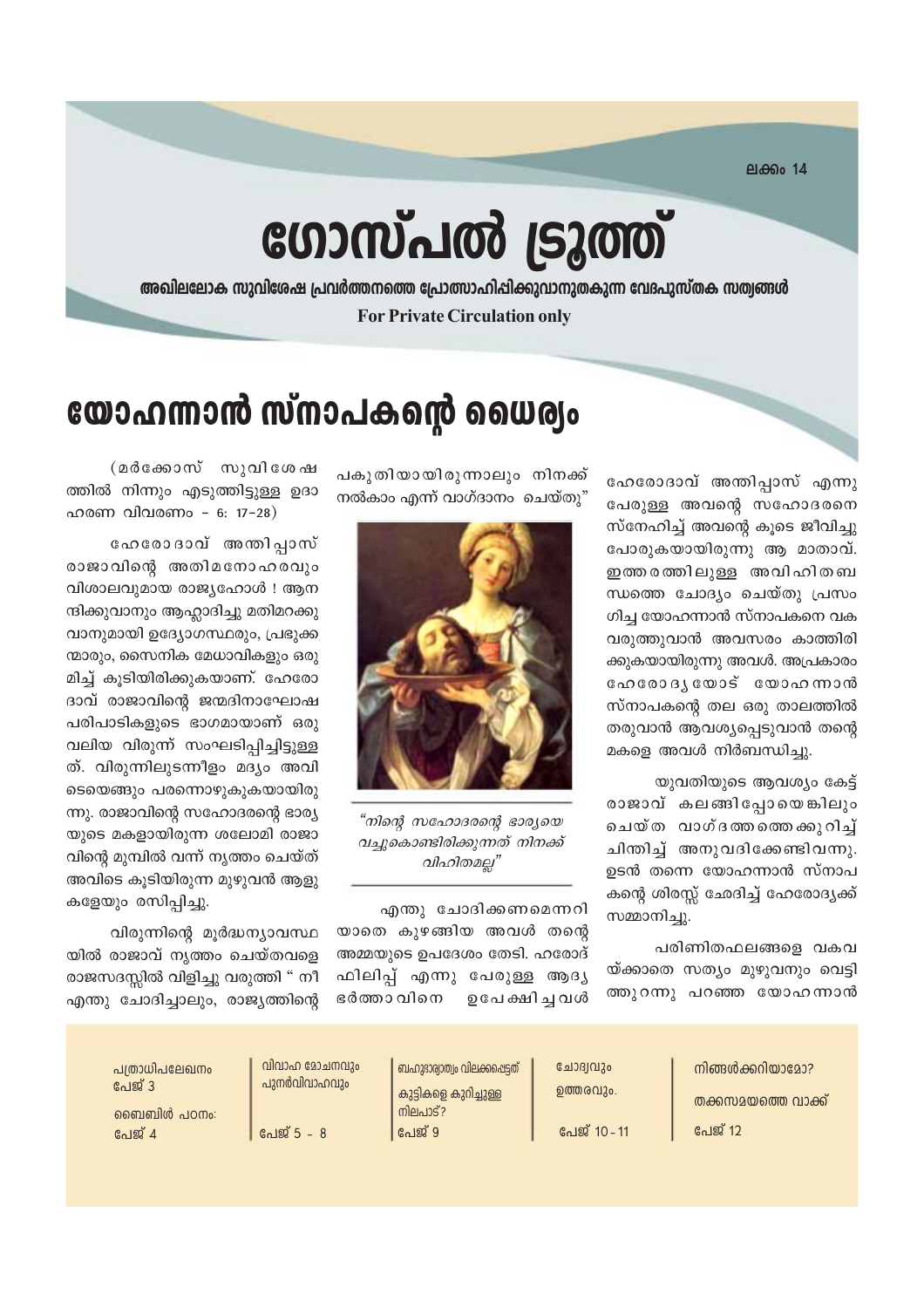### வைவிൾ

 $\sim$ றாறை പഠിപ്പിക്കുന്നു.

ദൈവവചനം 2 തിമൊ. 3: 16-17, 2 പത്രൊ. 1: 20, 21, മത്തായി 24: 35

സ്നേഹബന്ധം മത്തായി 22: 37-40, യോഹ. 14: 21-23, 1 00000. 4: 7-11

മാനസാന്തരം അപ്പൊ. 3: 19, 17: 30, 2 കൊരി. 7:10 പുതുജനനം

യോഹ. 3: 3-7, 2 കൊരി. 5: 17, റോമർ 6 : 1-4, എഫെ. 2: 1, 5-6).

പാപത്തിൽ നിന്നും സ്വാതന്ത്ര്യം 1 യോഹ. 5: 18, മത്തായി 1: 21,  $2000000811$ 

പരിശുദ്ധാത്മ നിറവ് അപ്പൊ. 19: 2, 15: 8-9, 1: 8).

വിശുദ്ധി ലൂക്കോ. 1:73-75, എബ്രാ. 12:14, 1 പക്രൊ. 1: 15-16, തീത്തോ. 2: 11, 12, റോമ. 6: 22

ദൈവരാജ്യം ലൂക്കോ. 17: 20-21, റോമ. 14: 17, യോഹ. 18: 36  $m$  $g$ 

അപ്പൊ. 2: 4-7, എഫെ. 4: 4-6, 1 കൊരി. 12: 12,13, കൊലൊ. 1: 18

ഐകൃത യോഹ. 17: 20-23, ഗലാ. 3: 28, വെളി. 18: 2-4

ചട്ടങ്ങൾ മത്താ. 28: 19-20, 26: 26-30, 1 കൊരി. 11: 23-27, യോഹ. 13: 14-17

ദൈവീക രോഗശാന്തി ലൂക്കോ. 4: 18, യെശയ്യ. 53: 4-5, യാക്കോബ് 5: 13-16

വിവാഹശുശ്രൂഷ മത്താ. 19: 5-6, ലൂക്കോ. 16: 18, റോമർ 7: 2-3, 1 കൊരി. 7: 10-11

ബാഹ്യപ്രകടനം 1 തിമൊ. 2: 9-10, 1 കൊരി. 11: 14-15, ആവർത്തനം 22: 5

അന്ത്യകാലം 2 പത്രൊ. 3: 7-12, യോഹ. 5: 28-29, 2 കൊരി. 5: 10, മത്താ. 25: 31-46

സാമാധാനവാദം: ലൂക്കോസ് 6: 27-29, ലൂക്കോസ് 18: 20

അരാധന യോഹ. 4: 23-24, എഫെ. 5: 19, 2 കൊരി. 3: 17

അന്തൃകല്പന മർക്കൊസ് 16: 15

സ്നാപകന്, തന്റെ ജീവൻ തന്നെ ബലിയർപ്പിക്കേണ്ടി വന്നു. മറ്റ് ആത്മീയ നേതാക്കൾ, ഭരണകർത്താക്കളുടെ ഇത്തരം കൊള്ളരുതാ യ്മകൾ കണ്ട് സൂക്ഷമതയോടെ മൗനം ദീക്ഷിച്ചപ്പോൾ ഒരു ഒത്തു തീർപ്പുമില്ലാതെ യോഹന്നാൻ ദൈവത്തെ അനുസരിച്ചു. ധൈര്യ ത്തോടെ പ്രസംഗിച്ചു.

യഹുദാ ചരിത്രകാരനായ ജോസിഫസ് ഇപ്രകാരമാണ് പറ ഞ്ഞിട്ടുള്ളത് : രാജ്യത്തിന്റെനിയമത്തെ പോലും കാറ്റിൽ പറ ത്തികൊണ്ട്, ഭർത്താവ് ജീവനോടിരിക്കുമ്പോൾ തന്നെ വിവാഹമോ ചനം നടത്തിയവളെ സ്വന്തംഭാര്യയായി എടുത്തു ഹെരോദാവ് അന്തി പ്പാസ്. (ആന്റിക്യൂറ്റ്സ് 18.136:5)

ഹെരോദാവും ഹെരോദൃയും യഹൂദന്മാരുടെ അഥവാ മോശ യുടെ ന്യായപ്രമാണത്തെ ലംഘിച്ചു. ഒരു ദൈവപുരുഷന് ഇത്തരം പാപങ്ങളെ കണ്ടില്ലെന്ന് നടിക്കുക എളുപ്പമായിരുന്നു എന്നാൽ ദൈവം സ്നാപകയോഹന്നാനെ ദൈവത്തിന്റെ വഴിയൊരുക്കുവാ നായി നിയോഗിച്ചാക്കിയിരുന്നു.

ഇന്നത്തെ സമൂഹം മുഴുവനും ആത്മീയഅന്ധകാരത്താലും അകൃതൃത്താലും നിറയപ്പെട്ടതാണ്. കൃപായുഗത്തിൽ ക്രിസ്തുവിന്റെ പരിശുദ്ധിയിലും വിവാഹത്തിന്റെ മഹത്വത്തിലും ഒരു പുരുഷന് ഒരു സ്ത്രീ എന്ന അനുവാദത്തിൽ ക്രമീകരിക്കപ്പെട്ടിരിക്കുകയാണ്. ദൈവ ത്താലുള്ള വിവാഹം അനുഗ്രഹീതമായ ദൈവീകമായ ഒരു സ്ഥാപനം തന്നെയാണ്. എന്നാൽ ക്രമേണ ക്രമേണ പ്രസ്തുത കാഴ്ചപ്പാടിൽ നിന്നും രാഷ്ട്രീയമായും സാമൂഹ്യമായും ദൈവീകസാന്നിദ്ധ്യം നഷ്ട പ്പെടുത്തി. "വിവാഹമോചനവും പുനർവിവാഹവും" പുതിയ നിയമ ത്തിന്റെ ദൈവീക പ്രമാണങ്ങൾക്ക് ഘടകവിരുദ്ധവുമാണ്.

ക്രിസ്തീയ ഗോളത്തിലിന്ന് പൊതുവെ വിവാഹത്താൽ വൃഭി ചാരമാണ് നടക്കുന്നത്. പല സഭകൾ പലവിധമായ ഒഴിവുകഴിവു കളും ന്യായീകരണവുമാണ് പറയുന്നത്. പ്രസ്തുത വിഷയത്തെക്കു റിച്ചുള്ള സത്യം ഒരു പക്ഷേ മാനസാന്തരപ്പെടാത്തവനെ മുറിപ്പെടു ത്തിയെന്നു വരാം. എന്നാലത് ബന്ധനത്തിൽ നിന്നും വിടുതൽ നൽകുന്നതും മുന്നറിയിപ്പ് നൽകുന്നതും വിശ്വാസിക്ക് സുരക്ഷിത മായ മാർഗ്ഗരേഖയുമാണ്. വിയോജിപ്പുകൾ മുറിപ്പെടുത്തുമോ എന്ന ഭയമാണ് പലർക്കും പലവിധ ഒത്തുതീർപ്പുകൾക്കും പ്രേരകമാകു ന്നത്.

ഇന്നത്തെ യോഹന്നാൻ സ്നാപകന്മാർ എവിടെ?

**MWS** 

ആത്മീയ അഭിവൃദ്ധിയും ദൈവമക്കളുടെ ആത്മീയ വളർച്ചയും ലക്ഷ്യമാക്കികൊണ്ട്, ദൈവസഭയുടെ ഉപദേശ സതൃങ്ങൾ ത്രൈമാസങ്ങളിൽ പുറത്തിറക്കുന്ന ഒരു പ്രസിദ്ധീകരണമാണ് ഗോസ്പൽ ട്രുത്ത്. www. thegospeltruth.org എന്ന വെബ്സൈറ്റ് മുഖേനയും ഇ- മെയിൽ വഴിയായും ആനുകാലിക ആത്മീയ സന്ദേശങ്ങൾ ലഭ്യമാണ്. ഗോസ്പൽട്രുത്ത് മിക്കരാജ്യങ്ങളിലും പ്രദേശിക ഭാഷകളിൽ ഇന്ന് ലഭിക്കുന്നുണ്ട്. അനേകരുടെ സ്വമേ ധാദാനങ്ങൾ മുഖാന്തരമാണിത് സാധിക്കുന്നത്. മുഖപേജിലുള്ള ചിത്രങ്ങൾ അനുവാദപ്രകാരം കൊടുത്തിട്ടുള്ളതുമാകുന്നു.

എന്ന് എഡിറ്റർ,

മൈക്കിൾ ഡബ്ല്യൂ. സ്മിത്ത്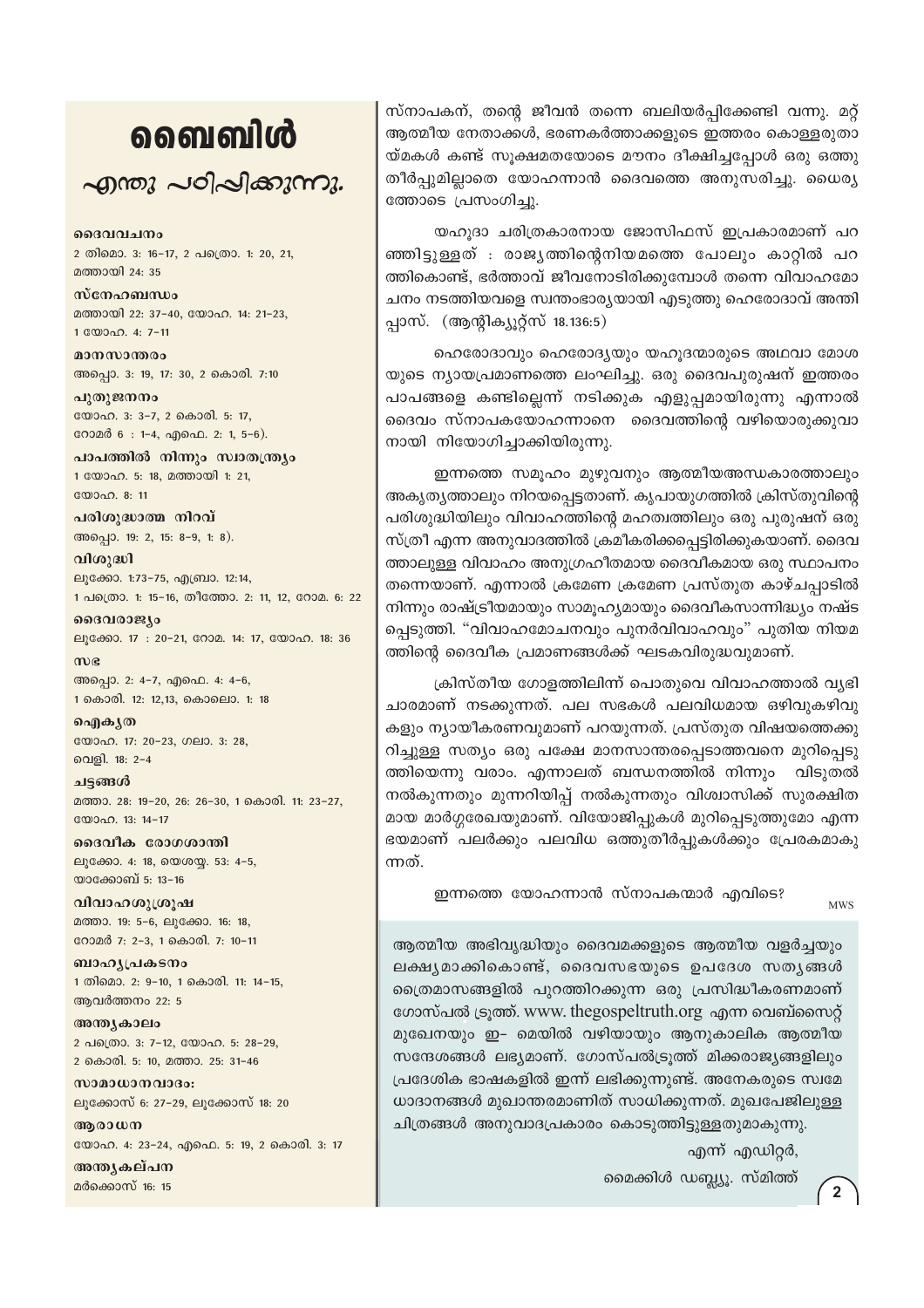### പത്രാധിപലേഖനം



"ഞാൻ ഉപേക്ഷണം വെറുക്കുന്നു എന്ന് യിസ്രായേലിന്റെ ദൈവ മായ യഹോവ അരുളിചെയ്യുന്നു....... മലാഖി. 2:16.

യിസ്രായേൽ ജനം തങ്ങളെ പോറ്റിപുലർത്തുകയും പരിപാലിക്കുകയും ചെയ്ത ദൈവം ആത്മീയ വ്യഭിചാരത്താൽ അന്യദൈവങ്ങളിലേക്ക് തിരിഞ്ഞ തിനാൽ ദൈവം തന്റെ ജനത്തെ ഓർത്തു ദു:ഖിച്ചു. തന്നോടൊപ്പം ഐകൃത യിലും സ്നേഹത്തിലും കഴിയുവാൻ സൃഷ്ടിക്കപ്പെട്ട മനുഷ്യവർഗ്ഗം തങ്ങളുടെ പാപത്താൽ ദൈവത്തോടുള്ള ബന്ധം തകർത്ത് ദുഃഖത്തിനും തീരാവേദ നയ്ക്കും കാരണമായിത്തീർന്നു. " ഉപേക്ഷണവും" വിവാഹമോചനവും അതിന്റെ പരിണിത ഫലങ്ങളും അവൻ അറിയുന്നു.

വിവാഹമോചനത്തെക്കുറിച്ചും പുനർവിവാഹത്തെക്കുറിച്ചും പ്രതിപാദി ക്കുവാനാണ് ഇത്തവണ ദൈവം എനിക്ക് പ്രേരണ നൽകിയിട്ടുള്ളത്. ഇല്ലായി രുന്നെങ്കിൽ " വിവാഹമോചനവും, പുനർവിവാഹവും" എന്നത് ഒറ്റപ്പെട്ട വിഷ യമാകുമായിരുന്നു. മറ്റു വിഷയങ്ങളെപ്പോലെ വളരെ വിശാലമായി വിശദീകരി ക്കേണ്ടതാണിത് എന്നാൽ വിസ്താര ഭയം മുലം ഞാനതിന് മുതിരുന്നില്ല. ഇന്നത്തെ ലോകത്ത് ഇത്തരം വിഷയങ്ങൾ വളരെ പ്രാധാന്യതയുള്ളതാക കൊണ്ട്, വായനക്കാർക്ക് പ്രസ്തുത വിഷയങ്ങളെ സംബന്ധിച്ച് ശരിയായ ഒരു ധാരണ ഉണ്ടാകുവാനും അവർ അനുഗ്രഹിക്കപ്പെട്ടവരാകണമെന്നുമാണെന്റെ ആഗ്രഹം.

വിവാഹമോചനവും പുനർ വിവാഹവും ലോകജനങ്ങളുടെ ഇടയിൽ മാത്രമല്ല പ്രത്യുത ദൈവമക്കൾ എന്നഭിമാനിക്കുന്നവരുടെ ഇടയിലും സ്ഥിതി മോശമായി കൊണ്ടിരിക്കുകയാണ്. വിവാഹമോചനവും പുനർവിവാ ഹവുമൊക്കെ ദൈവീകപ്രമാണങ്ങൾക്ക് വിരുദ്ധമാണെന്നു യേശു വളരെ വൃക്ത മായി പ്രതിപാദിച്ചിട്ടുണ്ട്.

വിവാഹമോചനവും പുനർവിവാഹവും പല കുടുംബങ്ങളെ തകർത്തു കളയുന്നു. മാതാപിതാക്കളുടെ പാപത്തിനും സ്വാർത്ഥതയ്ക്കും കുട്ടികളെയാണ് പലപ്പോഴും ബാധിക്കപ്പെടുന്നത്. കുഞ്ഞുങ്ങൾ അവരുടെ മാതാപിതാക്കളുമായി ഒന്നിച്ച് ജീവിക്കണമെന്നാണ് ദൈവം ആഗ്രഹിക്കുന്നത്. ഈ ലോകമനുഷ്യർ പ്രശ്നത്തിൽ നിന്നും രക്ഷനേടാൻ എളുപ്പവഴി തേടുന്നവരാണ്. യോഗൃമായ തെന്തെങ്കിലും നേടണമെങ്കിൽ അതിന്റെതായ പ്രയത്നവും അദ്ധ്വാനവും അതിന്റെ പിറകിൽ അനിവാര്യമാണ്. ദൈവീകവും മാതൃകാപരവുമായ കുടും ബജീവിതത്തിന് പകരംവയ്ക്കുവാൻ മറ്റൊന്നില്ല. എന്നാലതിന് ത്യാഗം ആവ ശ്യമാണ്. പ്രശ്നസങ്കീർണ്ണമായ കുടുംബത്തിന് പുനർവിവാഹമല്ല പരിഹാര മാർഗ്ഗം. പ്രശ്നം ദൈവവുമായി ചർച്ചചെയ്യുവാനും കൃപമേൽ കൃപ പ്രാപിക്കു വാനും ദൈവസ്നേഹവും ക്ഷമയും പ്രാപിക്കുവാനുള്ള സമയമാണിത്.

വിവാഹമോചനത്താലും പുനർവിവാഹത്താലും നമ്മുടെയെല്ലാം ജീവി തത്തിൽ സ്പർശനം ഉളവാക്കിയെന്നു വരാം. എന്നാൽ ദൈവാലോചനയ്ക്ക് കീഴ്പ്പെടാതെയുള്ള മനോഭാവത്തെ നിയന്ത്രിച്ചു നിർത്തി നാം വിജയം പ്രാപി ക്കണം. മുമ്പ് ഞാൻ സൂചിപ്പിച്ചതുപോലെ നിശബ്ദമായി നിസ്സഹായത പ്രക ടിപ്പിക്കുന്നത് ലോകത്തോട് ഒത്തുതീർപ്പ് നടത്തുന്നതിന് തുല്ല്യമാണ്.

എല്ലാ മാതാപിതാക്കളോടും, സണ്ടേസ്കൂൾ അധ്യാപകരോടും, ഈ സത്യം യുവാക്കളോടും മറ്റും ഉപദേശിക്കുന്ന ശുശ്രൂഷകരോടും എനിക്കിതാണ് പറയാനുള്ളത്. വിവാഹം എന്നത് നമ്മുടെ ഓരോരുത്തരുടേയും ജീവിതമാ ണ്. പിശാച് തോന്നിപ്പിക്കും പോലെ വേഗത്തിൽ എളുപ്പമായി തകർത്തെറി യുവാൻ തക്കഒന്നല്ലത്. വിവാഹത്തെക്കുറിച്ച് ദൈവത്തിന് വ്യക്തമായ ഒരു കാഴ്ചപ്പാടുണ്ട്. അത് ദൈവീകരീതിയിൽ തന്നെ നടത്തുക!

എന്ന് കർത്തൃശുശ്രൂഷയിൽ

മൈക്കിൾ ഡബ്ല്യു സ്മിത്ത്

ഇന്റർനെറ്റിൽ കുടുതൽ വായിക്കാം

#### www.thegospeltruth.org

 $\overline{3}$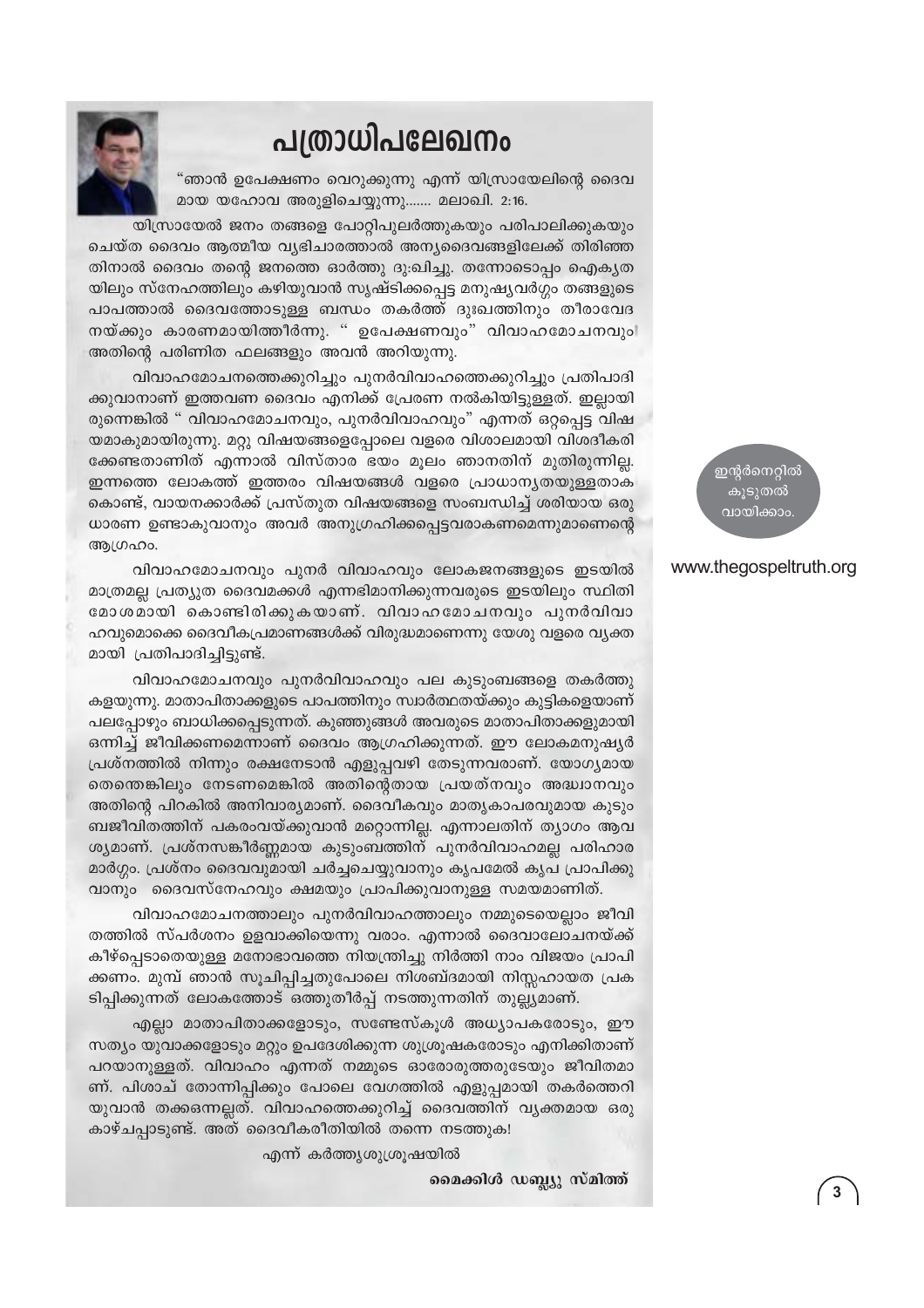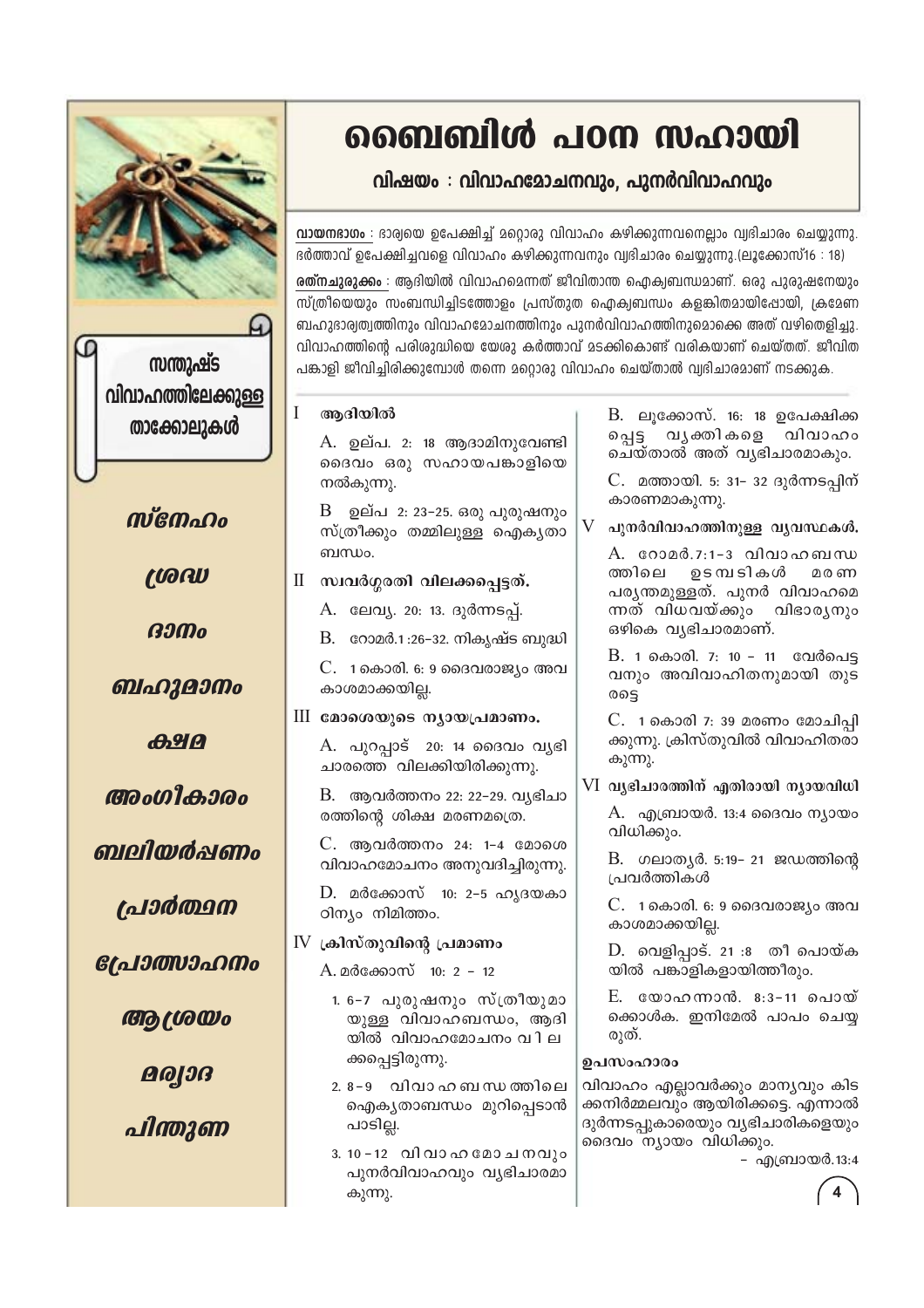#### (ലേവൃർ 22:19). അവിവാഹിതരായ പുരുഷനും സ്ത്രീയും പരസ്പരം സമ്മതപ്രകാരം ലൈംഗിക വേഴ്ചയിൽ ഏർപ്പെട്ടിട്ട് പിടിക്കപ്പെട്ടാൽ അവൻ അവളെ ഭാര്യയായി സ്വീകരിക്കുകയും ആയുഷ്ക്കാല ത്തൊരിക്കലും ഉപേക്ഷിക്കുകയുമരുത് (ആവർത്തനം  $22:29)$

മോശെയുടെ നിയമം വൃക്തമായി പറയുന്നു: "വൃഭിചാരം ചെയ്യരുത്" എന്ന് (പുറപ്പാട് 20:14). വിവാ ഹിതരായ പുരുഷനോ സ്ത്രീയോ മറ്റൊരാളുമായുള്ള ലൈംഗിക വേഴ്ചയിൽ പിടിക്കപ്പെട്ടാൽ കല്ലെറിഞ്ഞു കൊല്ലുന്നതാണ് ശിക്ഷ, കാരണം യിസ്രായേലിന്റെ ഇടയിൽ ദോഷം ദൈവം ആഗ്രഹിക്കുന്നില്ല (ആ വർത്തനം 22:22-29). നിരപരാധിയായ ആൾക്ക് തന്റെ ജീവിത പങ്കാളി മരിച്ചാൽ വീണ്ടും വിവാഹം ചെയ്യാം.

#### മോശെ വിവാഹ മോചനം അനുവദിച്ചു

"കാലങ്ങൾ പിന്നിട്ടപ്പോൾ ജാതികളുടെ മാതൃ കപ്രകാരം വിവാഹത്തിന്റെ കെട്ടുറപ്പ് അയഞ്ഞു, വൃഭി ചാരത്തിനോടുള്ള സമൂഹത്തിന്റെ മനോഭാവം മാറി, അതിനുകൊടുത്തിരുന്ന ശിക്ഷ ഇല്ലാതെയായി (Smith's Bible dictionary, Adultery). അതിനാൽ വിവാ ഹമോചനവും പുനർവിവാഹവും സർവ്വസാധാരണമാ യി. ആവർത്തന പുസ്തകം 24:1–2ൽ വിവാഹ മോച നത്തിന് മോശെ അനുവാദം നല്കിയത് നാം ഇങ്ങനെ വായിക്കുന്നു:" ഒരു പുരുഷൻ തന്റെ സ്ത്രീയെ തെരഞ്ഞെടുത്തു വിവാഹം ചെയ്തശേഷം അവളിൽ ദുഷ്യമായത് വല്ലതും കണ്ടിട്ട് അവന് അവ ളോട് അനിഷ്ടം തോന്നിയാൽ ഒരു ഉപേക്ഷണ പത്രം എഴുതി കയ്യിൽ കൊടുത്ത് അവളെ വീട്ടിൽ നിന്ന് അയയ്ക്കണം. അവന്റെ വീട്ടിൽ നിന്ന് പുറപ്പെട്ട ശേഷം അവൾ പോയി മറ്റൊരു പുരുഷന് ഭാര്യ ആയി ഇരിക്കാം."



# $O$ ളോചനവും, പുനർ വിവാഹവും

കാലത്തിന്റെ ആരംഭത്തിങ്കൽ, ദൈവം മനുഷൃനെ സൃഷ്ടിച്ചു. മനുഷൃൻ ഏകനാ യിരിക്കുന്നത് നന്നല്ല എന്നു കണ്ട ദൈവം അവന് തക്കതായൊരു തുണ ഉണ്ടാക്കിക്കൊടുത്തു (ഉല്പത്തി 2:18). അങ്ങനെ വിവാഹം എന്ന ചിര ന്തന സ്ഥാപനം ഉണ്ടായി. അത് ദൈവം ഉണ്ടാക്കി സ്ഥാപിച്ചതാണ്. അതുകൊണ്ട് പുരുഷൻ അപ്പ നേയും അമ്മയേയും വിട്ടുപിരിഞ്ഞ് ഭാരൃയോട് പറ്റിച്ചേരും. അവർ ഏകദേഹമായി തീരും. (ഉല്പത്തി 2:24).

ദൈവം കഴിഞ്ഞാൽ പിന്നെ മനുഷ്യന്റെ ഏറവും അടുത്ത ബന്ധം വിവാഹമാണ്. സൃഷാവ് വിവാഹബന്ധം സ്ഥാപിച്ചത് സ്ത്രീയും പുരുഷനും തമ്മിലുള്ള ഉത്തരവാദിത്വം ആജീവനാന്തം നിലനി ല്ക്കണം എന്ന ഉദ്ദേശത്തോടുകൂടെ ആയിരുന്നു. വിവാഹ ഉടമ്പടിയിൽ ഉൾക്കൊള്ളുന്ന ഒരു പ്രത്യേ കമായ ദാനമാണ് ശാരീരികമായ യോജിപ്പ്. പിശാച്, വിവാഹബന്ധത്തിലെ പവിത്രത നഷ്ടപ്പെടുത്തി കുടുംബം തകർത്തുകളയുവാൻ പൊരുതുന്നു. ലോകം അശുദ്ധിയാൽ നിറഞ്ഞ് അനുരഞ്ജനങ്ങ ളാൽ വിവാഹത്തെ പുനരാഖ്യാനം ചെയ്തു. ഇത് ഒരു പ്രകാരത്തിലും ആ വിഷയത്തിലുള്ള ദൈവീക സത്യത്തെ മാറ്റുന്നില്ല.

#### വിവാഹം - ഒരു പുരുഷൻ, ഒരു സ്ത്രീ

ദൈവത്താലുള്ള വിവാഹം ഒരു പുരുഷനും ഒരു സ്ത്രീയും തമ്മിൽ ആകുന്നു. സ്വവർഗ്ഗ വിവാഹം വിവാഹത്തെ വൈകൃതമാക്കുന്നതും ദൈവത്തിന് അറപ്പുമാണ്. സ്വവർഗ്ഗരതി ദൈവം നിരോധിച്ചിട്ടുള്ളതും (ലേവൃർ 20:13; റോമർ 1: 26 -32) അത് ആചരിക്കുന്നവർ ദൈവരാജ്യം അവ കാശം ആക്കുകയും ഇല്ല (1 കൊര്യന്ത്യർ 6:9)

#### മോശെയുടെ നിയമം

മോശെയുടെ നിയമപ്രകാരം പുതിയതായി വിവാഹം കഴിഞ്ഞവളുടെ കന്യാകാലക്ഷണം നഷ്ട പ്പെട്ടതായി ഭർത്താവിന് ബോധ്യം വന്നാൽ അവളെ കല്ലെറിയണം. എന്നാൽ ഭർത്താവ് പറഞ്ഞത് യുവ തിക്ക് അപവാദവും നാണക്കേടും വരുത്തുന്നതുമാ യാൽ അവൻ അവളെ ഭാര്യയായി സ്ഥീകരിക്കുകയും "ആയുഷ്ക്കാലമൊക്കെയും ഉപേക്ഷിക്കുകയുമരുത്"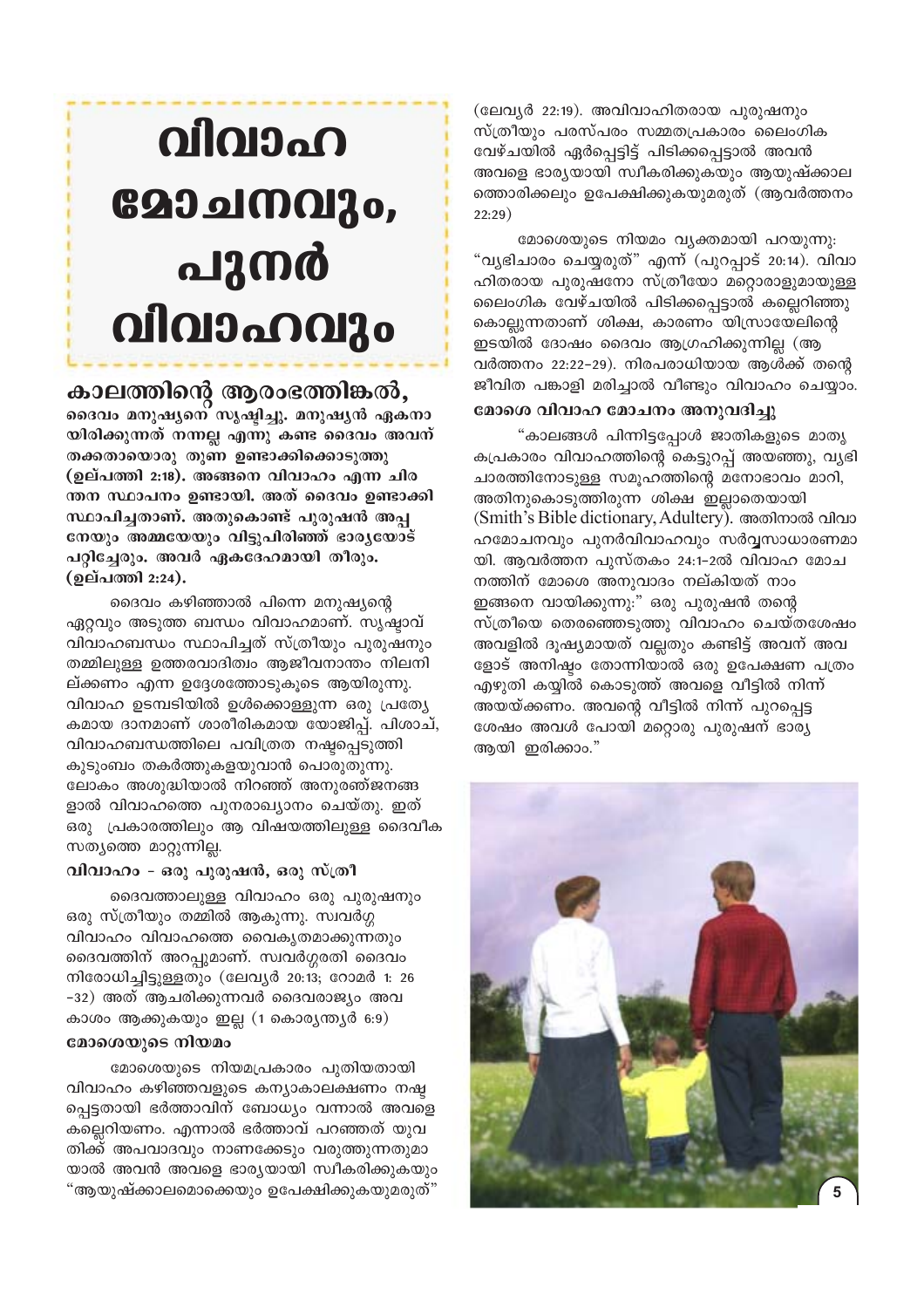#### യഹൂദ നിയമത്തിലെ പൊരുത്തക്കേട്

.<br>സുഷിക നിയമപ്രകാരം രണ്ടുതവണ .<br>പാഹിതരായവർ എല്ലാം ഗുരുവിന്റെ <u>കെ പാപികളാണ്</u> ജസ്സിൻ മാർട്ടിയർ 160 ഏ.ഡി.

വ്യഭിചാരത്തിൽ പിടിക്കപ്പെടുന്നവർക്ക് മരണശിക്ഷ നല്കുന്നതിനുള്ള ദൈവീക വ്യവസ്ഥ മോശെ പിന്നിടീ് ഒരു നിയമത്തിൽകൂടി അശുദ്ധി കണ്ടാൽ വിവാഹമോചനം എന്നാക്കി അതിനെ ഉദാരവല്ക്കരിച്ചു. ഈ നടപടിയുടെ പശ്ചാത്തിലത്തിൽ വിവാഹമോചനത്തിന്റെ നിയമസാധു തയും പശ്ചാത്തലത്തെയുംക്കുറിച്ച് യഹുദപണ്ഡിതന്മാർ ക്രിസ്തു വിന്റെ നാളുകളിൽ വളരെ വിവാദങ്ങൾ ഉണ്ടാക്കിയിട്ടുണ്ട്. വിവാഹമോ ചനത്തെ സാധുകരിക്കുന്ന "അശുദ്ധി" എന്ന പദത്തെ വ്യാഖ്യാനിക്കു ന്നത് കേന്ദ്രീകരിച്ചായിരുന്നു സംവാദം. വിവാഹമോചന നിയമം വ്യാഖ്യാനിക്കുന്നതിൽ അനേകം യഹുദന്മാരും അയഞ്ഞ നിലപാട് സ്ഥീകരിച്ചിരുന്നവർ ആയിരുന്നു എന്നു പറഞ്ഞാലേ മതിയാകു. ചില റബ്ബിമാർ ഭാര്യയോ, ഭർത്താവോ വ്യഭിചാരം ചെയ്താൽ വിവാഹമോചനം അനുവദിച്ചിരുന്നു. മറ്റുചിലർ കൂടുതൽ ഔദാര്യം നല്കിയിട്ട് ഭർത്താവിന്റെ

ദൃഷ്ടിയിൽ ഭാര്യ അനിഷ്ട ആയാൽ വിവാഹമോചനം അനുവദിച്ചു ഭക്ഷണം കഴിച്ചു കളഞ്ഞാലോ, വീട് വൃത്തിയായി സൂക്ഷിക്കുവാൻ കഴിയാതെ പോയാലോ പുരു ഷന് സ്ത്രീയെ ഉപേക്ഷിക്കാമായിരുന്നു.

#### ക്രിസ്തുവിന്റെ നിയമം

ക്രിസ്തുവുമായി സംവാദിക്കുവാൻ പരീശന്മാർ അവന്റെ അടുക്കൽ വന്നു. ഭാര്യയെ ഉപേക്ഷിക്കുന്നത് പുരുഷന് വിഹിതമോ എന്ന് അവർ ചോദിച്ചു. (മർക്കൊസ് 10:2) മോശെയുടെ നിയമത്തെക്കുറിച്ച് അവർ ചോദിച്ചതിന് ക്രിസ്തു അവരെ പഠിപ്പിച്ചു തുടങ്ങിയത് വിവാഹത്തിന് സൃഷ്ടിയിലേ ഉണ്ടായിരുന്ന ബന്ധ ത്തെക്കുറിച്ചായിരുന്നു ക്രിസ്തുവിന്റെ പഠിപ്പിക്കൽ വിവാഹത്തിന്റെ നിലവാരത്തെ ഉയർത്തി നാം ഇന്ന് ജീവിക്കേണ്ടതായ ഉപദേശത്തിന്റെ പശ്ചാത്തലത്തിൽ ആയിരു  $mp<sub>λ</sub>$ .

മോശെ നിങ്ങൾക്ക് എന്തു കല്പന തന്നു എന്ന് യേശു അവരോട് ചോദിച്ച തിന് അവരുടെ മറുപടി: "ഉപേക്ഷണ പത്രം എഴുതികൊടുത്ത് അവളെ ഉപേക്ഷി ക്കുവാൻ മോശെ അനുവദിച്ചു എന്ന് അവർ പറഞ്ഞു" (മർക്കൊസ് 10:3–4) യേശു അവരോട് നിങ്ങളുടെ ഹൃദയ കാഠിന്യം നിമിത്തമത്രേ അവൻ നിങ്ങൾക്ക് ഈ കല്പന എഴുതി തന്നത് എന്നു പറഞ്ഞു (മർക്കൊസ് 10:5) "സൃഷ്ടിയുടെ ആരംഭ ത്തിലോ ദൈവം അവരെ ആണും പെണ്ണുമായി ഉണ്ടാ

ക്കി.... ഇരുവരും ഒരു ദേഹമായിത്തീരും. ആകയാൽ ദൈവം യോജിപ്പിച്ചതിനെ മനുഷ്യൻ വേർപിരിക്ക രുത്" (മർക്കൊസ് 10:6-10) കാലത്തിന്റെ ആരംഭം മുതൽ വിവാഹമോചനം വിലക്കിയിരുന്നു; പക്ഷേ മനുഷ്യഹൃദയത്തിന്റെ കാഠിന്യവും പാപവും മൂല മാണ് മോശെ വിവാഹമോചനം അനുവദിച്ചത്. വിവാഹബന്ധം മനുഷ്യൻ വേർപിരിക്കരുത് എന്ന് യേശു പഠിപ്പിച്ചു. യാതൊരു പൗരാവകാശ നിയമ ങ്ങളോ, മതനിയമങ്ങളോ വിവാഹബന്ധത്തിന്റെ ദൈവീക ചട്ടങ്ങളെ മറികടക്കുന്നതല്ല. നിയമത്തിന്റെ പരിധിയിൽ നിന്ന് ഒഴിയുവാനുള്ള അവരുടെ ശ്രമത്തെ അവർ അനുവദിച്ചില്ല.

ഭക്ഷണം കരിച്ചു കളഞ്ഞാലോ വീട് വൃത്തിയായി സുക്ഷിക്കുവാൻ കഴിയാതെ പോയാലോ പുരുഷന് സ്ത്രീയെ ഉപേക്ഷിക്കാമായിരുന്നു.  $[000003820]$ 

#### വ്യഭിചാര സ്വഭാവമുള്ള ബന്ധങ്ങൾ

ഇന്നുള്ള അനേകരെപ്പോലെ ക്രിസ്തുവിന്റെ ശിഷ്യന്മാരും ഈ വിഷയത്തിൽ സംഘർഷം ഉണ്ടായിരുന്നവർ ആയിരുന്നിരിക്കണം. അതുകൊണ്ട് അവർ കുടുതൽ ആകാംക്ഷയോടെ ക്രിസ്തുവിനോട് ഈ വിഷയം ചോദിച്ചപ്പോൾ വളരെ വ്യക്ത മായി യേശു സംസാരിച്ചു. "ഭാര്യയെ ഉപേക്ഷിച്ച് മറ്റൊരുത്തിയെ വിവാഹം കഴിക്കു ന്നവൻ അവൾക്ക് വിരോധമായി വ്യഭിചാരം ചെയ്യുന്നു (മർക്കൊസ് 10:10–12). ഈ വചനത്തിന് വ്യക്തത ഇല്ലാതിരുന്നതിനാൽ സന്ദേഹത്തിന് ഇടയില്ലാതെ യേശു പറഞ്ഞത് ഒരു മനുഷ്യൻ തന്റെ ഭാര്യയെ ഉപേക്ഷിച്ച് മറ്റൊരുത്തിയെ വിവാഹം ചെയ്താൽ അവൻ വ്യഭിചാരം ചെയ്യുന്നു എന്നാണ്. അത് എന്തുകൊണ്ടെന്നാൽ പുതിയ സ്ത്രീ യഥാർത്ഥത്തിൽ അയാളുടെ ഭാര്യ അല്ലാത്തതിനാൽ ആ

 $6\phantom{1}$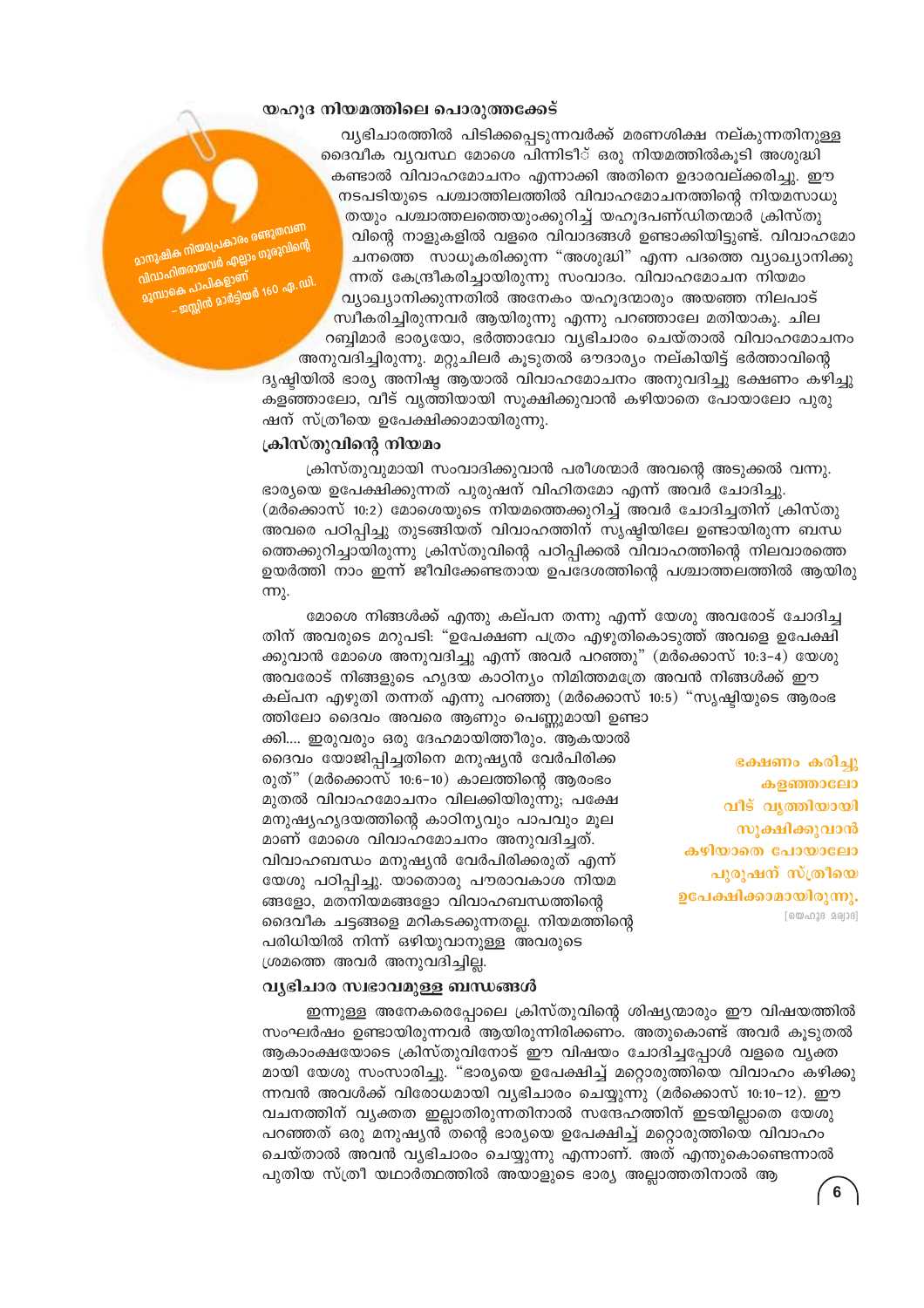വിവാഹം വ്യഭിചാര സ്വഭാവമുള്ളതായിരിക്കും. ലൂക്കോസ് 16:18ൽ യേശു, കൂടുതലായി പഠിപ്പിക്കുന്നത്: "ഭാര്യയെ ഉപേക്ഷിച്ച് മറ്റൊരു ത്തിയെ വിവാഹം കഴിക്കുന്നവർ എല്ലാം വ്യഭിചാരം ചെയ്യുന്നു; ഭർത്താവ് ഉപേക്ഷിച്ചവളെ വിവാഹം കഴിക്കുന്നവരും വ്യഭിചാരം

"വിവാഹം ആജീവ നാന്തം ഉള്ളതാണ്, ദൈവത്തിന്റെ ദൃഷ്ടി യിലും മനുഷ്യന്റെ ബന്ധങ്ങൾക്കും സംഗമ ങ്ങൾക്കും ഉപരിയായി അത് അങ്ങനെതന്നെ"

ചെയ്യുന്നുന്നു. പുനർവിവാഹം കൊണ്ട് പുരുഷൻ മാത്രമല്ല, സ്ത്രീയും ദോഷ പ്രവർത്തികൾ ഒന്നുമില്ലാത്ത നിരപരാധി ആണെങ്കിലും വ്യഭിചാരം ചെയ്യുന്നു. ഉപേക്ഷിക്കപ്പെട്ടവളെ വിവാഹം കഴിക്കു ന്നവനും വ്യഭിചാരം ചെയ്യുന്നു എന്ന വസ്തുത യേശു, വൃക്തമാക്കി. ദമ്പതി കൾ രണ്ടുപേരെയും പുനർവിവാഹത്തിന് കർത്താവ് അനുവദിക്കാത്തതിനാൽ അവർക്ക് യോജിപ്പിലെത്തുവാനും പുനഃ സംഗമത്തിനും അവസരം ഉണ്ട്. വിവാഹം ആജീവനാന്തം ഉള്ളതാണ്. ദൈവത്തിന്റെ ദൃഷ്ടിയിലും മനുഷ്യന്റെ അവിഹിത

ബന്ധങ്ങൾക്കും സംഗമങ്ങൾക്കും ഉപരിയായി അത് അങ്ങനെതന്നെ. യേശു വിവാഹത്തിന്റെ ആജീവനാന്ത ഉടമ്പടി പുനഃസ്ഥാപിച്ചു – ആദി മുതലേ അവൻ അനുവദിച്ച ഉടമ്പടി.

"ആരെങ്കിലും ഭാര്യയെ ഉപേക്ഷിച്ചാൽ അവൾക്ക് ഉപേക്ഷണപത്രം കൊടുക്കട്ടെ എന്നും അരുളിചെയ്തിട്ടുണ്ടല്ലോ. ഞാനോ നിങ്ങളോട് പറയുന്നത്: പരസംഗം ഹേതുവായിട്ടല്ലാതെ ഭാര്യയെ ഉപേക്ഷിക്കുന്നവ നെല്ലാം അവളെക്കൊണ്ട് വ്യഭിചാരം ചെയ്യിക്കുന്നു; ഉപേക്ഷിച്ചവളെ ആരെങ്കിലും വിവാഹം കഴിച്ചാൽ വ്യഭിചാരം ചെയ്യുന്നു (മത്തായി 5: 31 -32) യഹുദ ചരിത്രപ്രകാരം ഉപേക്ഷണ പത്രത്താൽ വിവാഹമോചനം നേടിയ ആൾക്ക് പുനർവിവാഹത്തിന് സ്വാതന്ത്ര്യമുണ്ട്. ഈ കാരണ ത്താലായിരുന്നു "അവളെകൊണ്ട് വ്യഭിചാരം ചെയ്യിക്കുന്നു" എന്ന് യേശു പറഞ്ഞത്. തെറ്റായ പ്രവർത്തിയിൽ നിന്ന് അവൾ നിരപരാധി ആയിരിക്കുകയും അവൾ പുനർവിവാഹം ചെയ്താൽ ഭർത്താവ് കൂടു തൽ കുറ്റക്കാരനായിത്തീരും. ലൈംഗികമായ പാപത്തിന് ഭർത്താവ് ഭാര്യയെ ഉപേക്ഷിച്ചാൽ (പരസംഗം ഹേതുവായി) ദൈവമുമ്പാകെ ഭർത്താവ് കുറ്റക്കാരനാകുകയില്ല. കാരണം അവൾ വ്യഭിചാരിണി ആകു ന്നു. അതേസമയം യേശു, ലൈംഗിക പാപം നിമിത്തമുള്ള ഉപേക്ഷ ണത്തെ കുറ്റപ്പെടുത്തുന്നില്ലെങ്കിലും അവൻ പുനർവിവാഹത്തിനുള്ള അവസരത്തെ അനുവദിക്കുന്നില്ല.

#### മരണം മാത്രമേ വിവാഹബന്ധം വേർപെടുത്തുന്നുള്ളു.

പൌലൊസ് അപ്പൊസ്തലൻ പുനർവിവാഹത്തിന്റെ കാര്യം വ്യാഖ്യാ നിക്കുന്നുണ്ട്. ദമ്പതികളിൽ ഒരാളുടെ മരണത്താൽ മാത്രമേ പുനർവി വാഹത്തിന് ഒരാൾക്ക് സ്വാതന്ത്ര്യമുള്ളു. ഭർത്താവുള്ള സ്ത്രീ ജീവിച്ചി രിക്കുന്ന ഭർത്താവിനോട് ന്യായപ്രമാണത്താൽ ബന്ധിക്കപ്പെട്ടിരിക്കു ന്നു. ഭർത്താവ് മരിച്ചാൽ അവൾ ഭർത്ത്യന്യായപ്രമാണത്തിൽ നിന്ന് ഒഴി വുള്ളവളായി. ഭർത്താവ് ജീവിച്ചിരിക്കുമ്പോൾ അവൾ വേറെ പുരുഷന് ഭാര്യ ആയാൽ വ്യഭിചാരിണി എന്ന് പേരുവരും. ഭർത്താവ് മരിച്ചു എങ്കിലോ അവൾ വേറെ പുരുഷന് ആയാൽ വ്യഭിചാരി എന്നു പേരു വരാത്തവണ്ണം ന്യായപ്രമാണത്തിൽ നിന്ന് സ്വതന്ത്രയാകുന്നു,( റോമർ 7 : 2-3) ജീവിതപങ്കാളി ജീവിച്ചിരിക്കുമ്പോൾ ഒരാൾ പുനർവിവാഹം ചെയ്താൽ അയാൾ വ്യഭിചാരം ചെയ്യുന്നു എന്ന വസ്തുതയ്ക്ക് ഇത് വീണ്ടും ഊന്നൽ നൽകുന്നു.

വിവാഹമോചനം നേടിയാൽ പുനർവിവാഹം കഴിക്കാതിരിക്കുക. ഭാര്യയും ഭർത്താവും പരസ്പരം പരിത്യജിച്ചിട്ട് ഒറ്റക്ക് ജീവിച്ചുകൊണ്ട് പാപത്തിലും വ്യഭിചാരത്തിലും ജീവിക്കുന്ന അനേകം ദുഃഖകരവും ദൗർഭാഗ്യകരവുമായ അവസ്ഥയുണ്ട്. വിവാഹം കഴിഞ്ഞവരോട്

പരസംഗമാണ് പുരുഷൻ തന്റെ രാര്യയെ ഉപേക്ഷിക്കുവാൻ കാര ണം. എന്നാലവർക്ക് ആയുസ്സിൽ <sub>200</sub>03 വിവാഹം കഴിക്കാൻ അനു വാദമില്ല. സ്ത്രീകൾക്ക് ഭാര്യമാരെ .<br>ഉപേക്ഷിച്ച പുരുഷന്മാരെ വിവാഹം കഴിക്കുവാനും അനുവാദമില്ല. ആ ബന്ധം വിവാഹമല്ല വ്യഭിചാരമാണ്. - നെന്റ് അഗസ്റ്റിൻ

 $\overline{7}$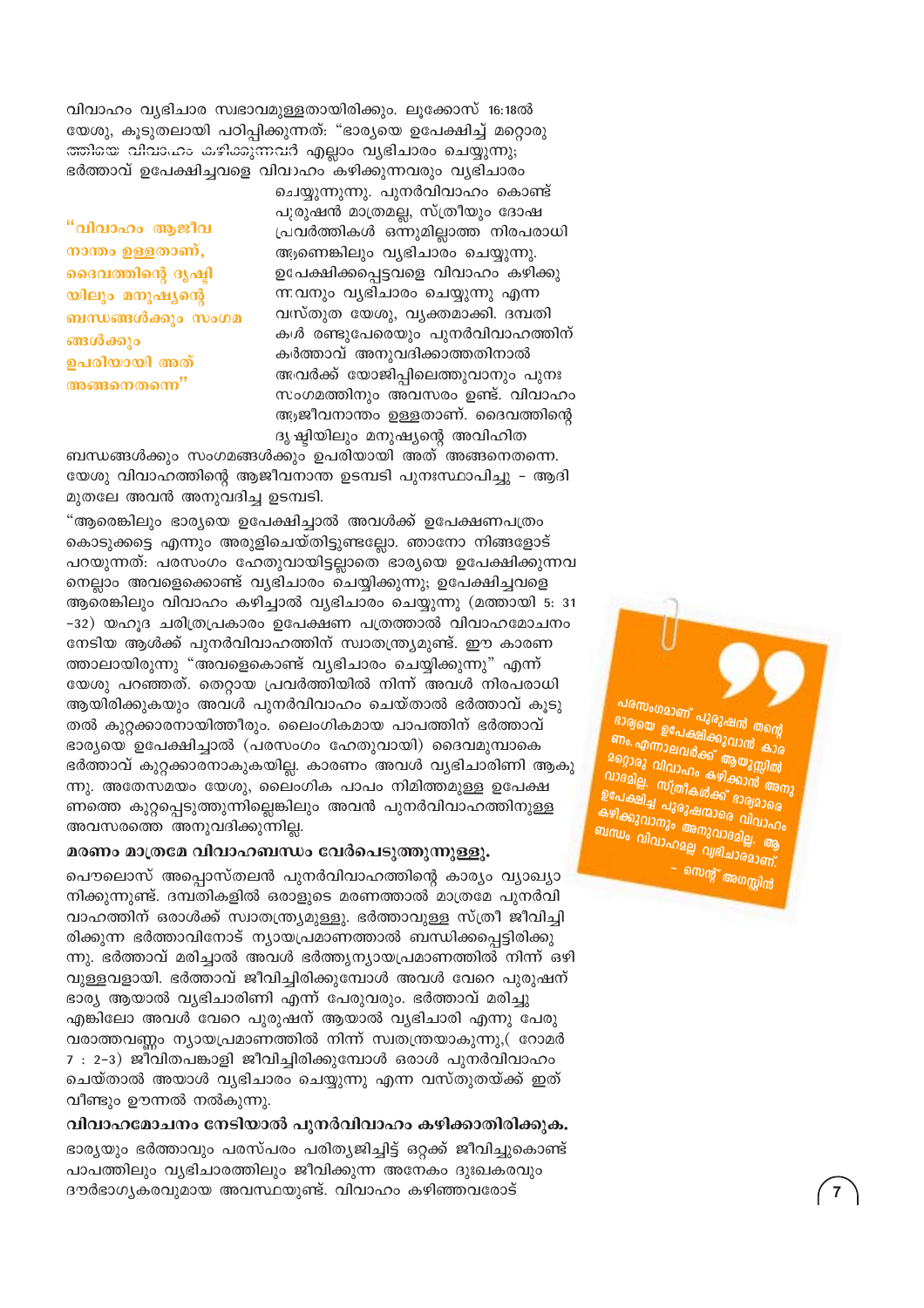ിവിതകാലം മുഴുവനിലേ മുള്ള തിരുമാനമാണ് വിവാ . godinasogo ajolam Joys BoyGalonel Glodobon **OJEJO MJAMADEDIJO** 210 alglosmlassmo.

ഞാനല്ല കർത്താവു തന്നെ കൽപ്പിക്കുന്നത് : ഭാര്യ ഭർത്താവിനെ വേർപിരി യരുത്, പിരിഞ്ഞു എങ്കിലോ വിവാഹം കൂടാതെ പാർക്കണം.! അല്ലന്നു വരുകിൽ ഭർത്താവിനോട് നിരന്നുകൊള്ളണം. ഭർത്താവ് ഭാര്യയെ ഉപേ ക്ഷിക്കുകയുമരുത്. ( 1 കൊരിന്ത്യർ 7 : 10–11). വേർപിരിയുവാൻ തക്കവ ണ്ണമുള്ള കാരണം ദമ്പതികൾക്ക് ഉണ്ടെങ്കിൽ പുനർവിവാഹം കൂടാ തെ, ജീവിതപങ്കാളി ജീവിച്ചിരിക്കുന്നതിനാൽ, പാർക്കണം. ക്രിസ്തു വിന്റെ ശക്തിയാൽ ദൈവം അവർക്ക് വിശുദ്ധിയിലും തനിച്ചും ജീവി ക്കുവാനുള്ള കൃപ നൽകും.

#### രക്ഷിക്കപ്പെടാത്ത തുണകൾ

തുടർന്നും പൗലോസ് നിർദ്ദേശിക്കുന്നത് രക്ഷിക്കപ്പെടാത്ത തുണ യോടുകുടി ജീവിക്കുന്നതിനെക്കുറിച്ചാണ്. വിശ്വാസിയായ ഭാര്യ യോടും കൂടി അവിശ്വാസിയായ ഭർത്താവ് പാർക്കുമ്പോൾ വിവാഹം ചെയ്ത് ജീവിക്കുവാൻ ആഗ്രഹിക്കുന്നു എങ്കിൽ വിവാഹം പരിത്യജി ക്കരുത്. എന്ന് അവൻ ഉപദേശിക്കുന്നു. തീർച്ചയായും ഒരുവൻ വ്യഭിചാരി യായാൽ അവൻ ഭാര്യയോടുകൂടി പാർക്കുവാൻ ഇഷ്ടപ്പെടുന്നില്ല എന്ന സുചനയാണുള്ളത്. പിരിയുന്നു എങ്കിൽ അവിശ്വാസി പിരിയട്ടെ, ഈ വക യിൽ ഒരു സഹോദരനോ, സഹോദരിയോ ബന്ധരായിരിക്കുന്നില്ല. എന്നാൽ സമാധാനത്തോടെ ജീവിക്കുവാൻ ദൈവം നമ്മെ വിളിച്ചിരിക്കു ന്നു. (1കൊരിന്ത്യർ 7: 12-15). വിശ്വാസി എപ്പോഴും വിവാഹബന്ധത്തിൽ ദൈവമുമ്പാകെ കടപ്പെട്ടിരിക്കുന്നു, അല്ലാതെ അവിശ്വാസിയുടെ തെറ്റായ സ്വഭാവത്തിന്റെയോ പ്രവർത്തിയുടേയോ അടിമത്വത്തിൻ കീഴിലല്ല. (മ ത്തായി 5 : 31-32 കാണുക). ഈ വചനഭാഗം നിരപരാധിക്ക് പുനർവിവാഹം അനുവദിക്കുന്നില്ല. പൗലോസ്, ആ അദ്ധ്യായം സംഗ്രഹി ക്കുന്നത്" ഭർത്താവ് ജീവിച്ചിരിക്കുന്ന കാലത്തോളം സ്ത്രീ ബന്ധിക്കപ്പെട്ടി രിക്കുന്നു. ഭർത്താവു മരിച്ചുപോയാൽ തനിക്കു മനസ്സുള്ളവനുമായി വിവാഹം കഴിക്കുവാൻ സ്വാതന്ത്ര്യമുണ്ട്. കർത്താവിൽ വിശ്വസിക്കുന്നവനു മായി മാത്രമേ ആകാവൂ" (1കൊരിന്ത്യർ 7 : 29) എന്ന് വീണ്ടും ഓർപ്പിച്ചു കൊണ്ടാണ്.

#### അവിശ്വാസിയെ വിവാഹം കഴിക്കരുത്

ഒന്നാമത്തെതോ, രണ്ടാമത്തെ നിയമപരമായ വിവാഹമോ ആയാലും രക്ഷി ക്കപ്പെട്ടവർ രക്ഷിക്കപ്പെട്ടവരെ വിവാഹം കഴിക്കണമെന്നത് പ്രധാനമായി ശ്രദ്ധിക്കണം." കർത്താവിൽ വിവാഹിതരാകുക".വിശ്വാസത്തിന് വെളി യിൽ നിന്നുള്ളവരെ വിവാഹം ചെയ്തതിനാൽ പലർക്കും അവരുടെ രക്ഷ നഷ്ടമായിട്ടുണ്ട്. ദൈവപൈതലെ സുക്ഷിക്കുക നിന്റെ താൽപര്യം രക്ഷി ക്കപ്പെടാത്തവരിലേക്ക് പോകുവാൻ സമ്മതിക്കരുത്.

#### വൃഭിചാരിക്കുള്ള പ്രതീക്ഷ

" വിവാഹം എല്ലാവർക്കും മാന്യവും കിടക്ക നിർമ്മലവും ആയിരി ക്കട്ടെ; എന്നാൽ ദുർന്നടപ്പുകാരേയും വ്യഭിചാരികളെയും ദൈവം വിധി ക്കും. (എബ്രായർ 13 : 4). വ്യഭിചാരം ജഡത്തിന്റെ ഒരു പ്രവർത്തി ആയതു കൊണ്ട്" ഈ വക പ്രവർത്തിക്കുന്നവർ ദൈവരാജ്യം അവകാശമാക്കു ന്നില്ല. (ഗലാതൃർ 5: 19-21)

യേശു, മരിച്ചത് വ്യഭിചാരികൾക്കും കൂടിയാണ്, അതിനാൽ അവർക്ക് കരുണയും ക്ഷമയും ഉണ്ട്(യോഹന്നാൻ 8: 3–11). കർത്താവ് വ്യഭിചാരിയെ സ്നേഹിക്കുന്നു പക്ഷേ അവൻ വ്യഭിചാരബന്ധം പരിത്യജിക്കണം. പാപ ത്താലുള്ള ഭവിഷത്ത് ഉണ്ടെങ്കിലും, പരിശുദ്ധാത്മാവിന് ഒരു ദേഹിയെ ദൈവമുമ്പാകെ ശുദ്ധമായ ഒരു സ്ഥാനത്തേക്ക് കൊണ്ടുവരാൻ കഴിയും.

വിവാഹം വേർപ്പെടുത്തുവാൻ കഴിയാത്ത ബന്ധമാണ് എന്ന് പുതിയ നിയമതിരുവചനങ്ങൾ വളരെ വ്യക്തമായി പഠിപ്പിക്കുന്നു. വിവാഹമോച നവും പുനർവിവാഹവും ദൈവത്തിന്റെ വിവാഹ പദ്ധതിയിലുള്ള ഒന്നല്ല. ആജീവനാന്തമുള്ള ഒരു തീരുമാനമാണ് വിവാഹം, ഈ കാരണത്താലും വിവാഹത്തിന് ഒരു അവസരം മാത്രം ഉള്ളതിനാലും യുവാക്കളും മുതിർന്ന വരും പ്രാർത്ഥനയോടും സൂക്ഷമതയോടും വിവാഹത്തെ കരുതേണ്ടത് പ്രധാനമാണ്. ദൈവത്തിന്റെ പദ്ധതി പിൻതുടർന്നാൽ വിവാഹം 8 മാന്യമുള്ളതായിത്തീരും. **MWS**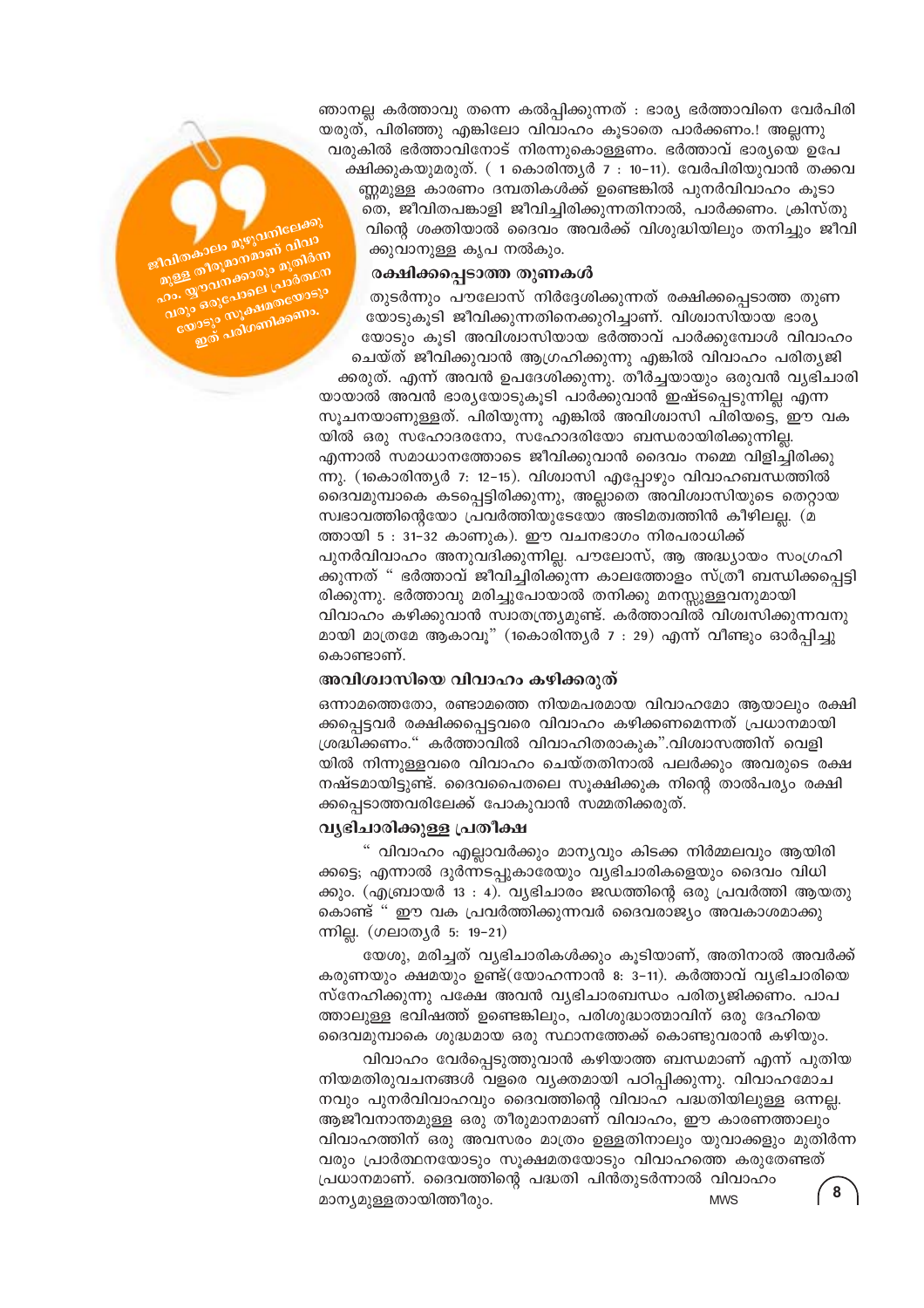## ബഹുദാര്വാത്വം വിലക്കപ്പെട്ടത്

പഴയനിയമത്തിലുള്ള ധാരാളം പുരുഷന്മാർ ഒന്നിലധികം ഭാര്വമാരെ (ബഹുഭാര്വാത്വം) സ്വീകരിച്ചു പോന്നു. എന്നാൽ യഥാർത്ഥമായി ദൈവീകപ്രമാണം ഒരു പുരുഷന് ഒരു സ്ത്രീ എന്നതാണ്. പുതിയ നിയമത്തിൽ വിവാഹത്തിൻെ വസ്തുതാപരമായ നിലപാട് ക്രിസ്തു തന്നെ ഊന്നി പറഞ്ഞിട്ടുണ്ട്. "അതിന് അവൻ : സ്വഷ്ടിച്ചവൻ ആദിയിൽ അവരെ ആണും പെണ്ണുമായി സ്വഷ്ടിച്ചു എന്നും അതു നിമിത്തം മനുഷ്വൻ അഷനേയും അമ്മയേയും വിട്ടുപിരിഞ്ഞ് ദാര്വയോട് പറ്റിച്ചേരും. ഇരുവരും ഒരു ദേഹമായിത്തീരുമെന്ന് അരുളി ചെയ്തു. എന്നും നിങ്ങൾ വായിച്ചിട്ടില്ലയോ ?" (മത്തായി 19:4 – 6)

"ട്വയിൻ" എന്നവാക്കിന് മാന്ന് അലെങ്കിൽ നാല് എന്നർത്ഥമില. വേർപിരിക്കാനാവാത്ത രണ്ട് എന്ന് തന്നെയാണർത്ഥം. അദാമിനാ വേണ്ടി ഹവ എന്ന സ്ത്രീയെ ദൈവം സ്വഷ്ടിച്ചു. പ്രസ്തുത വിവാഹ ഉടമ്പടി പൂർത്തീകരിക്കുവാൻ ഒരു "മാർത്താ" യെ അല ദൈവം ഈ അവസരത്തിൽ സ്വഷ്ടിച്ചത്. മിക്ക രാജ്വങ്ങളിലും ഇന്ന് ബഹുദാര്വാത്വം നിലനിൽക്കുന്നുണ്ട്. പ്രസ്തുത ആചാരം ദൈവ വചന വിരുദ്ധമാണെന്നും ദൈവവചനം അനുശാസിക്കുന്നു. ഈ ലോകസ്വഷ്ടിഷു മുതലുള്ള പ്രസ്തുത ആചാരം ക്രിസ്തു ക്വപാ യുഗത്തിൽ നിർത്തലാക്കുകയും പകരമായി വിവാഹമെന്ന മനോഹരമായ ഉടമ്പടി പുനഃസ്ഥാപിക്കുകയും ചെയ്തു.

തീമൊഥെയോസിനെ ഉപദേശിക്കുമ്പോൾ പൗലോസ് ഇപ്രകാരം നിർദ്ദേശിച്ചു. " ഒരു അദ്ധ്വക്ഷൻ നിർമ്മദനും ഏകദാര്യയുടെ ഭർത്താ വും... " (1 തീമഥെ.3:2). പുരുഷൻ വിവാഹിതനാകണമെന്ന് പൗലോസ് അനുശാസിക്കുകയായിരുന്നില്ല മറിച്ച് താൻ ബഹുദാര്വത്വത്തെ വിലക്കുകയായിരുന്നു. ഒന്നിലധികം ഭാര്വമാരുള്ള വ്വക്തി ശുശ്രൂഷകനാകാൻ യോഗ്വനല്ലാ എന്നും പ്രസ്തുത വ്വക്തി ദൈവീകപ ദ്ധതി പ്രകാരം ഒരു മാത്വകാജീവിതമുള്ളവനായിരിക്കണമെന്നും നിഷ്കർഷിക്കുകയായിരുന്നു.

## കുട്ടികളെക്കുറിച്ചുള്ള നിലപാട് എന്ത്?

ഒരു പുരുഷൻ അല്ലെങ്കിൽ സ്ത്രീ തങ്ങളുടെ പങ്കാളിയെ ഉപേക്ഷിക്കുമ്പോൾ അവൻ അല്ലെ ങ്കിൽ അവൾ വ്വദിചാരം ചെയ്യുന്ന അവസ്ഥയാണ് സംജാതമാകുന്നത്. ബഹുദാര്വാത്വത്തിലൂടെ വാസ്തവത്തിൽ ഇതു തന്നെയാണ് സംഭവിക്കുക. രക്ഷിക്കപ്പെടുന്നതിൽ നിന്നും എന്നെന്നേ ക്കുമായി ജനത്തെ തടഞ്ഞു നിർത്തുന്ന പൈശാചിക തന്ത്രമാണിത്. എന്നാൽ ജനങ്ങൾ രക്ഷിക്കപ്പെടുമ്പോൾ തങ്ങളുടെ പാപത്തിൽ നിന്നും പിന്തിരിയുകയും പരിശുദ്ധിയിൽ ജീവി ക്കുകയും ചെയ്യുന്നു. സങ്കീർണ്ണമായ കുടുംബജീവിതം വളരെ പ്രശ്നങ്ങൾക്കും ഹ്വദയവേദ നയ്ക്കും കാരണമാകുന്നു. ചില സാഹചര്വത്തിൽ അസാധ്വമാണ് മുന്നോട്ടുള്ള ജീവിതമെന്ന് തോന്നിപ്പോകുമെങ്കിലും സകല്യപ്പത്നങ്ങളെയും പരിഹരിക്കുന്ന ശക്തനായ രക്ഷകൻ നമ്മോട്കൂടെയുണ്ട്. അവൻ സകലപ്രശ്നങ്ങളെയും കൈകാര്വം ചെയ്യാൻ നമുക്ക് ആവശ്വ മായ ജ്ഞാനവും ക്വപയും നൽകും. പരിശുദ്ധാത്മാവ് നമ്മെ സകലസത്വത്തിലും വഴിനടത്തു കയും വചനവിരുദ്ധമായി നാം നീങ്ങാതെ നമ്മെ ശരിയായി വഴിനടത്തുകയും ചെയ്യും.

ബഹുദാര്വാത്വത്തിലൂടെയും വ്വഭിചാരത്തിലൂടെയും മറ്റും കുട്ടികൾ ജനിക്കാറുണ്ട്. ദൈവദ്വ ഷ്ടിയിൽ ഇത്തരം കുട്ടികൾ കുറ്റമറ്റവരും നിരപരാധികളുമാണ്. ഒരു മനുഷ്വൻ വിവാഹകു ടുംബജീവതത്തിലേക്ക് പ്രവേശിക്കുമ്പോൾ ദൈവീക പദ്ധതികൾക്ക് തുടക്കംകുറിക്കുകയാ ണ്. വചനപ്രകാരമുള്ളതല്ലാത്ത വിവാഹത്തിലൂടെയല്ല ഇത്തരം കുട്ടികൾ ജനിക്കുന്നതെങ്കിൽ പോലും അവർ ദൈവദാനം തന്നെ.

പൗലോസ് ഇപ്രകാരം ഓർമ്മിപ്പിക്കുന്നു. "തനിക്കുള്ളവർക്കും പ്രത്വേകം സ്വന്തകുടുംബ ക്കാർക്കും വേണ്ടി കരുതാത്തവൻ വിശ്വാസം തള്ളിക്കളഞ്ഞ അവിശ്വാസിയെക്കാൾ അധമനാ യിത്തീർന്നു" (1 തീമൊ. 5:8) ഏതു രീതിയിലുള്ള വിവാഹമായിരുന്നാലും പിതാവിന് കുഞ്ഞു ങ്ങളെകാണുന്നതിനും കരുതുവാനും അവകാശവും സ്വാതന്ത്ര്വവും ഉണ്ടായിരിക്കും. പല ഷോഴും പിതാവിന്റെ പാപത്തിന് വിലകൊടുക്കേണ്ടി വരുന്നത് കുഞ്ഞുങ്ങളാണ്. പിതാവ് ദൈവസ്നേഹത്തിൽ വേണം അവരോട് പെരുമാറുവാനും പോറി പുലർത്തുവാനും.

"രണ്ടാം ഭാര്വയുമായി" ഒരു പുരുഷൻ സ്വന്തം ഭവനത്തിലേക്ക് വന്ന് സ്വന്തം കുട്ടികളെ തെരു വിലേക്ക് തള്ളിവിടേണ്ടിവരുന്ന സാഹചര്വം ഹ്വത വേദനാജനകമായതാണ്. കുടികളുടെ പിതാവെന്ന നിലയിൽ ആ വ്വക്തിക്ക് ചില ഉത്തരവാദിത്വങ്ങൾ ഉണ്ട്. അതുപോലെതന്നെ നിയ മവിരുദ്ധമായി ഒന്നിച്ചു താമസിക്കുന്നവരുടെ കാര്വത്തിലും ആത്മീയരും വിശ്വാസത്തിൽ ഉറച്ച വരുമായ സഹോദരസഹോദരിമാരുടെ ആലോചനയും അഭിപ്രായങ്ങളും ആരായുകയാണ് ഇത്തരത്തിലുള്ള സാഹചര്വങ്ങളിൽ ചെയേണ്ടത്.



<mark>''തനിക്കുള്ളവർക്കും പ്രത്വേകം</mark> സ്വന്തകുടുംബക്കാർക്കും വേണ്ടി കരുതാത്തവൻ വിശ്വാസം തള്ളിക്ക ളഞ്ഞ അവി**ശ്വാസിയെക്കാൾ അധ**മനാ യിത്തീർന്നു. "(1 തീമൊ. 5:8)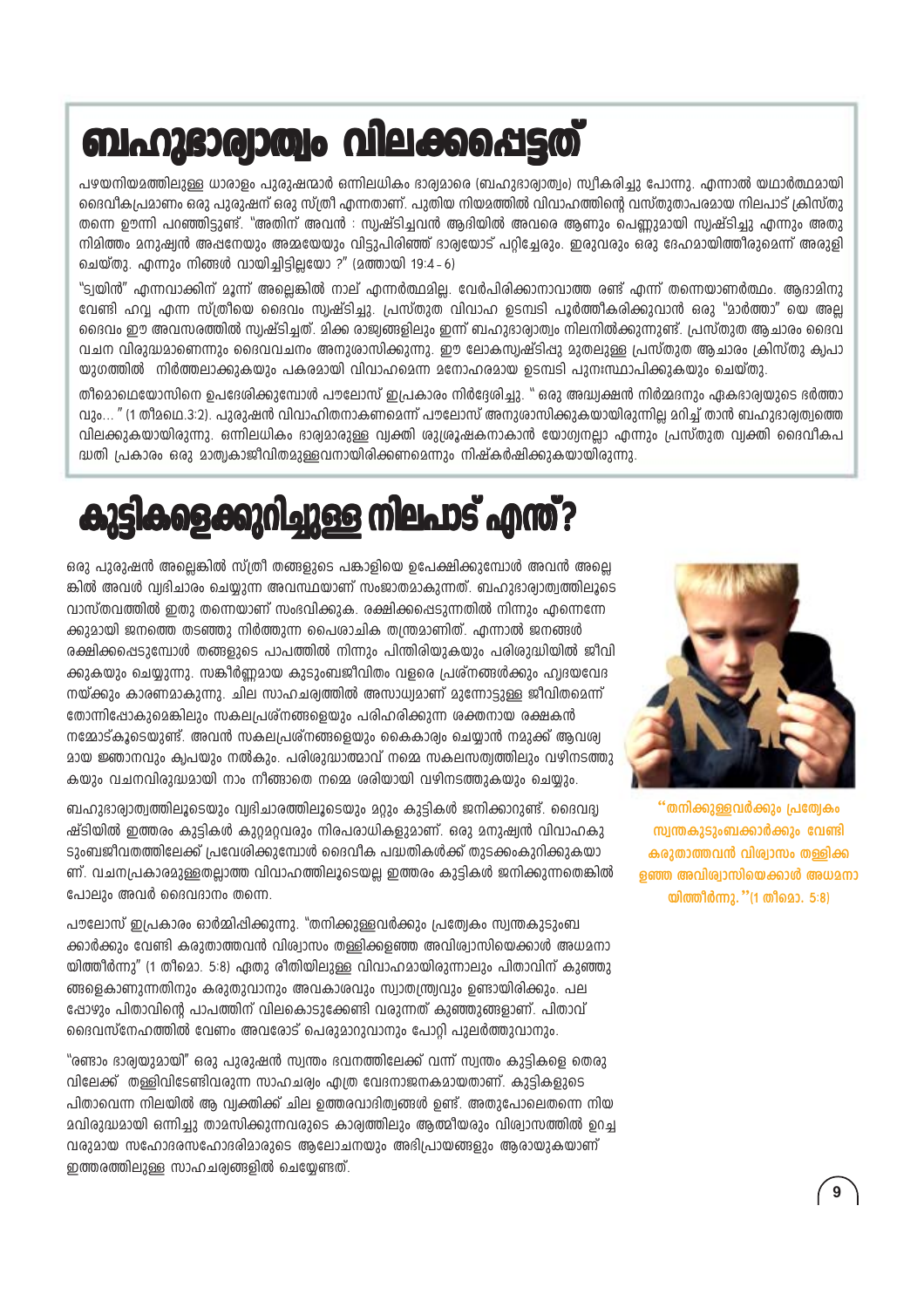#### ചോദ്യം : മത്തായി 19 : 9 -ാം വാക്യം ഒന്ന് വിശദീകരിക്കാമോ ? ചിലർ പര സംഗം മുഖാന്തരം പുനർ വിവാഹത്തിന് ഇത് കാരണമായി കരുതുന്നു.

ഉത്തരം : വിവാഹമോചനവും പുനർവിവാഹവും എന്ന വിഷയം പ്രദിപാദിക്കു മ്പോൾ ഈ വചനം ഒഴിവാക്കാൻ തന്നെ പ്രയാസമാണ്. മത്തായി. 19 : 9 -ൽ നാം ഇങ്ങനെ വായിക്കുന്നു. " "ഞാനോ നിങ്ങളോട് പറയുന്നത് പരസംഗത്താലല്ലാതെ ഭാര്യയെ ഉപേക്ഷിച്ച് മറ്റൊരുത്തിയെ വിവാഹം കഴിക്കുന്നവൻ വ്യഭിചാരം ചെയ്യുന്നു."

തിരുവചനം വ്യാഖ്യാനിക്കുന്നതിന്റെ അടിസ്ഥാനതത്വം എന്നത് " വിശ്വാസത്തിന്റെ ഐക്യത" എന്നാതാണ്. അതായത് വചനം വ്യാഖ്യാനിക്കുമ്പോൾ ഒരു വസ്തുത മറ്റൊന്നിന് ഘടകവിരുദ്ധമാകാൻ പാടില്ല. ഒരു നാണയത്തിന്റെ രണ്ട് വശങ്ങൾ പോലെ ഒരോ വചനഭാഗങ്ങൾക്കും അതിന്റെതായ പശ്ചാത്തലമുണ്ട്. ഒരു വചനം മാത്രം അടർത്തിയെടുത്തു ഒരു ഉപദേശം രൂപീകരിപ്പാനാവില്ല.

ജീവിതത്തിൽ വിവാഹം അഭികാമ്യം എന്നത് വചനാടിസ്ഥാനത്തിൽ സ്പഷ്ടമായ കാര്യം തന്നെ. വിവാഹജീവിതത്തിലുള്ള അവിശ്വസ്തഹേതുവായി വേർപിരിയു ന്നതും ഉപേക്ഷിച്ചവളെ മറ്റൊരാൾ വിവാഹം കഴിക്കുന്നതും വ്യഭിചാരമായിട്ടാണ് ദൈവം കാണുന്നത്. മത്തായി 5 :32, ലൂക്കോസ്. 16 : 18, മർക്കോസ്. 10 : 11,12, 1 കൊരി. 7 : 10, 11, 39 എന്നീ വേദഭാഗങ്ങളെല്ലാം ഈ വിഷയം വ്യക്തമായി വിശക ലനം ചെയ്തിട്ടുണ്ട്. എന്നിരുന്നാലും മത്തായി. 19 : 9 തീർച്ചയായും മേലുദ്ധരിച്ചി ട്ടുള്ള വേദശകലങ്ങളുടെ അടിസ്ഥാനത്തിൽ വേണം വ്യാഖ്യാനിക്കുവാൻ.

ഈ വിഷയത്തെക്കുറിച്ചുള്ള ഓസ്റ്റീസ് വിൽസൺ സഹോദരന്റെ കാഴ്ചപ്പാടാണ് താഴെ കൊടുത്തിരിക്കുന്നത്:

ഈ വിഷയത്തിന് എന്റെ കാഴ്ചപ്പാടിൽ രണ്ട് ഭാഗങ്ങളുണ്ട്. എന്തു കാരണം ചൊല്ലിയും ഭാര്യയെ ഉപേക്ഷിക്കുന്നതിന് വിഹിതമോ എന്ന പരീശന്മാ രുടെ ചോദ്യമാണല്ലോ ഇതിന്റെ പശ്ചാത്തലം. (വാക്യം– 3). യേശുവിന്റെ മറുപടി അവരുടെ ചോദ്യവുമായി ബന്ധപ്പെട്ടിട്ടുള്ളതാണ്. ഉപേക്ഷിച്ചവളെ വിവാഹം കഴിക്കുന്ന കാര്യത്തെക്കുറിച്ചവർ ചോദിച്ചിട്ടില്ല. ഉപേക്ഷിച്ചവളെ വിവാഹം കഴിക്കുന്ന സമ്പ്രദായം അവരുടെ ഇടയിൽ നിലനിന്നിരുന്നു. മാത്ര മല്ല, ഉപേക്ഷണവും പുനർ വിവാഹവും അവരുടെ ന്യായപ്രമാണം അനുവ ദിച്ചിരുന്നു. ഒന്നിലധികം ഭാര്യമാരോടൊപ്പം താമസിക്കുന്നവരായിരുന്നു അവർ (ബഹുഭാര്യാത്വം)

ദുർന്നടപ്പ് മുഖാന്തിരം ഭാര്യയെ ഉപേക്ഷിക്കുന്നത് അനുവദനീയമായിരുന്നു, മത്തായി 5 : 32 ലെ വേദഭാഗവുമായി ചേർത്ത് ചിന്തിച്ചാൽ ദുർന്നടപ്പ് ആരോ പിച്ച് ഭാര്യയെ ഉപേക്ഷിക്കുമ്പോൾ രണ്ട് സാക്ഷികൾ അനിവാര്യമായി വരു ന്നു. മത്തായി. 18 : 16, യോഹന്നാൻ 8: 17 എന്നീ വചനങ്ങൾ പ്രകാരം രണ്ട് സാക്ഷികൾ മൂലം ഏതു കാര്യവും ഉറപ്പായി വരുന്നു എന്നു കാണാം. " ഭാര്യയെ ഉപേക്ഷിക്കുന്ന" കാര്യവും ഇതിന്റെ അടിസ്ഥാനത്തിലാകണം. പുതിയനിയമഉപദേശത്തിന്റെ അടിസ്ഥാനത്തിലാണ് യേശു പ്രസ്തുത ചോദ്യത്തിന് ഉത്തരം പറഞ്ഞിട്ടുള്ളത്. ഉപേക്ഷിച്ചവളെ വിവാഹം കഴിക്കു ന്നവൻ വ്യഭിചാരം ചെയ്യുന്നു. യേശുവിന്റെ ഈ വാക്കുകൾ പരീശന്മാർക്ക് ഒരു ആഘാതം തന്നെയാണ് ഉണ്ടാക്കിയത്. ഒരു ഞെട്ടലോടെയുള്ള ശിഷ്യ ന്മാരുടെ പ്രതികരണവും ശ്രദ്ധേയമാണ്. "സ്ത്രീയെ സംബന്ധിച്ച് മനുഷ്യന്റെ അവസ്ഥ ഇങ്ങനെ എങ്കിൽ വിവാഹം കഴിക്കുന്നതു നന്നല്ല"( മത്തായി 19 : 10) തെരഞ്ഞടുക്കപ്പെട്ടവർ ഇതുഗ്രഹിച്ചു. അതായത് വിവാഹം എന്ന ഒരു ബന്ധിക്കപ്പെട്ട അവസ്ഥയത്രെ. ഒരിക്കൽ ഇതിൽ പ്രവേശിച്ചു കഴിഞ്ഞാൽ പുറത്തുകടക്കുക എളുപ്പമല്ല. ആകയാൽ ഇതിലേക്ക് പ്രവേശി ക്കാതിരിക്കുന്നത് ഏറെ നല്ലത്.

ചോദ്വവും ഉത്തരവും

തിരുവചനം വ്വാഖ്വാനിക്കുന്നതിന്റെ അടിസ്ഥാനതത്വം **എന്നത്**' വിശ്വാസത്തിന്റെ ഐക്വത" എന്നതാണ്. അതായത് വചനം വ്വാഖ്വാനിക്കുമ്പോൾ ഒരു വസ്തുത <u> മറൊന്നിന് ഘടക</u> വിരുദ്ധമാകാൻ പാടില്ല.

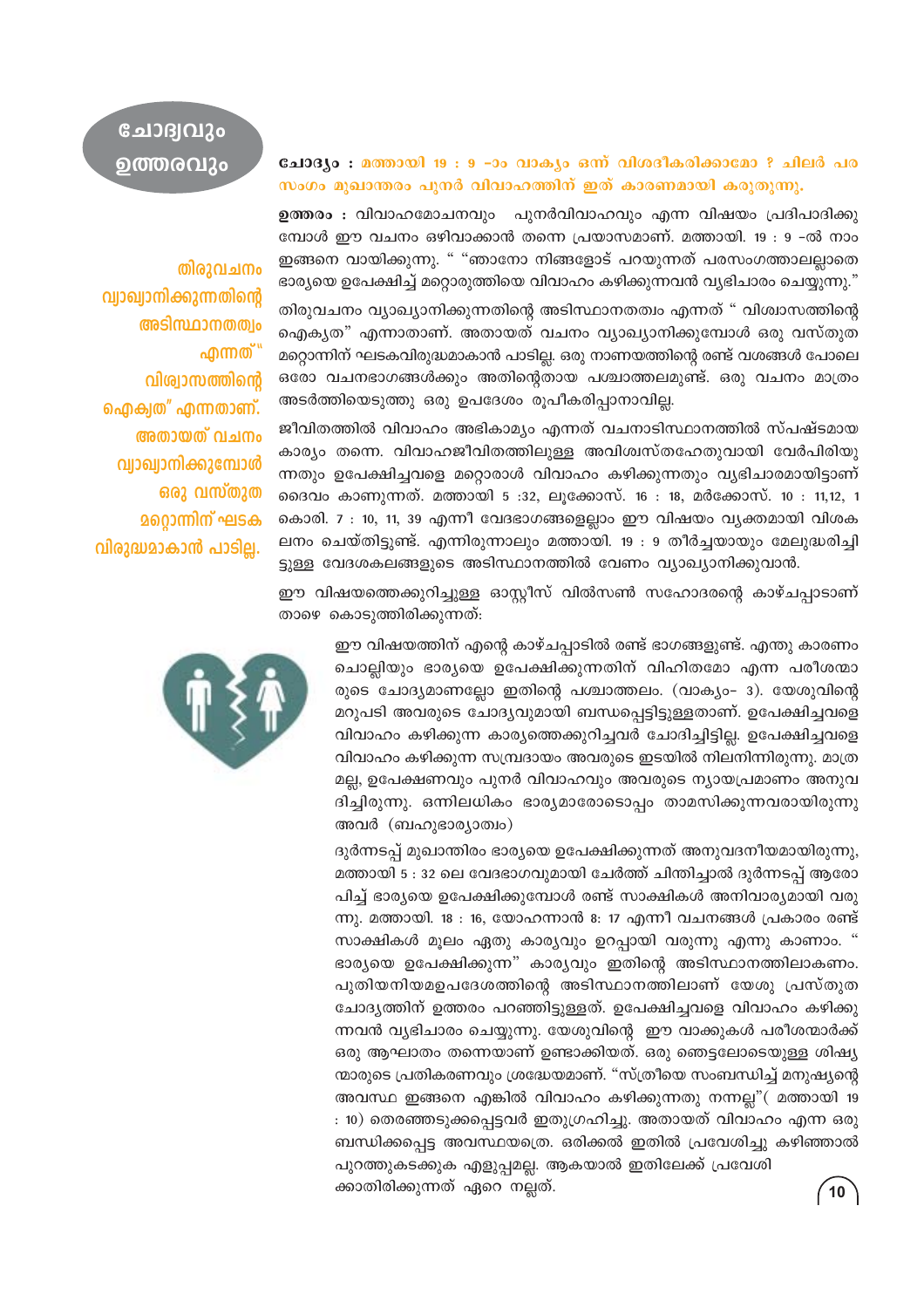അപ്രകാരം മത്തായി 19 : 9 ഇപ്രകാരം ഉപസംഹരിക്കുവാൻ ഞാൻ താൽപര്യ പ്പെടുന്നു. പരസംഗത്താലല്ലാതെ ഭാര്യയെ ഉപേക്ഷിക്കരുത്. ഉപേക്ഷിച്ചവളെ വിവാഹം കഴിക്കാനും പാടില്ല. മത്തായി 5 :32 ലെ വചനം കൂടി യേശു എടുത്ത് ഉപയോഗിച്ചുകൊണ്ട് ഈ പ്രശ്നം വിശകലനം ചെയ്യുന്നു.

" ദുർന്നടപ്പ് " എന്ന വാക്കിന് ഗ്രീക്ക് ഭാഷയിൽ " പോർണിയ' എന്നും വേശ്യാവൃത്തി യെന്നും രണ്ട് അർത്ഥത്തിൽ ഉപയോഗിക്കുന്ന പദമാണ്. അവിവാഹിതരായ രണ്ട് വ്യക്തി കൾ ചേർന്നു നടത്തുന്ന ലൈംഗീക പാപമാണിത്. ഇതിനെ ദുർന്നടപ്പ് എന്നു പറയുന്നു. എന്നാൽ 'പോർണിയ' എന്ന വാക്കിനർത്ഥം വിവാഹത്തിനുശേഷം ജീവിതപങ്കാളിയോടു അവിശ്വസ്തത പുലർത്തി മറ്റുള്ളവൃക്തികളുമായി ബന്ധപ്പെടുന്ന പാപമാണ്.

മത്തായി 5: 32, മത്തായി 19: 9 എന്നീ വേദഭാഗങ്ങളിൽ ജീവിതപങ്കാളിയുടെ അവിശ്വസ്ത തയും പരസംഗവും ഉപേക്ഷണത്തിന് അനുവാദം നൽകിയിട്ടുണ്ടെങ്കിലും പുനർവിവാഹം അനുവദിച്ചിട്ടില്ല. ഉപേക്ഷിച്ചവളെ വിവാഹം കഴിക്കുന്നവൻ വ്യഭിചാരം ചെയ്യുന്നു എന്ന് യേശു പറഞ്ഞു. പരസംഗത്താൽ ഉപേക്ഷിക്കപെട്ടവളെയോ അല്ലാതെ നിരപരാധിയായ സ്ത്രീയെയോ എന്ന് യേശു വ്യത്യാസപ്പെടുത്തി പറഞ്ഞിട്ടില്ല. അവൾ ആരായിരുന്നാലും ഉപേക്ഷിക്കപെട്ടവളെങ്കിൽ അവളെ വിവാഹം കഴിക്കാൻ പാടില്ല. പുതിയ നിയമ ഉപദേ ശം ഇതുമായി വളരെ പൊരുത്തപ്പെടുന്നുണ്ട്.

പ്രസ്തുത വിഷയത്തിൽ പ്രശസ്ത തിരുവചനവ്യാഖ്യാതാവ് മാത്യൂഹെൻട്രിയുടെ നില പാട് അദ്ദേഹം വൃക്തമാക്കിയിട്ടുണ്ട്:

> വിവാഹത്തിന്റെ കെട്ടുറപ്പും ബലവും മനുഷ്യന്റെ ആഗ്രഹത്തെയോ പ്രവൃ ത്തിയെയോ അടിസ്ഥാനമാക്കിയല്ല. ദൈവീക പദ്ധതിയുടെ സ്ഥാപനമാണ് വിവാഹം. മോശയുടെ ന്യായപ്രമാണമനുസരിച്ച് വിവാഹത്തിന്റെ മഹത്വം വലു താണ്. എന്നാൽ ക്രിസ്തു വിവാഹത്തിന്റെ വിശ്വസ്തതയുടെ മഹത്വം ഉയർത്തി പ്പിടിക്കുക മാത്രമല്ല അത് അകൃതൃത്തിനും അശുദ്ധിക്കും അവസരമാക്കുകയോ സ്വാതന്ത്ര്യം ദുരുപയോഗം ചെയ്യപ്പെടാനുള്ള പഴുതുകൾ അടയ്ക്കുന്ന ഒരു ഉപദേശസംഹിതക്ക് തന്നെ രൂപം നൽകുകയുമായിരുന്നു ചെയ്തത്.

പുതിയ നിയമത്തിന്റെ മറ്റൊരു പരിഭാഷയിൽ, വത്തിക്കാനിൽ നിന്നുള്ള മൂലഭാഷാകൃ തിയിൽ ഇപ്രകാരമാണ് പ്രസ്തുതവേദഭാഗം ഭാഷാന്തരം ചെയ്തിട്ടുള്ളത്. എന്നാൽ ഞാനോ നിങ്ങളോടു പറയുന്നത്. പരസംഗം ഹേതുവായി അല്ലാതെ ഭാര്യയെ ഉപേക്ഷി ക്കുന്നവനെല്ലാം അവളെക്കൊണ്ട് വ്യഭിചാരം ചെയ്യിക്കുന്നു. ഉപേക്ഷിച്ചവളെ വിവാഹം കഴിക്കുന്നവനോ വ്യഭിചാരം ചെയ്യുന്നു. (മത്തായി. 19 :9)

ഈ വിഷയത്തെക്കുറിച്ച് മാർക്കൊസും ലൂക്കോസും വളരെ സ്പഷ്ടമായി യാതൊരു അർത്ഥശങ്കകൾക്കും ഇടയില്ലാത്ത വിധം വിശദീകരിച്ചിട്ടുണ്ട്. വിവാഹമോചനവും പുനർവിവാഹവും സാധാരണയായി ചെയ്തുപോരുന്ന യെഹൂദാ സമൂഹത്തോടാണ് മത്തായി തന്റെ സുവിശേഷത്തിൽ ഈ കാര്യങ്ങൾ വിശകലനം ചെയ്തിട്ടുള്ളത്. യഹൂ ദന് ഗ്രഹിപ്പാൻ കഴിയും വിധം തന്നെയാണ് യേശുവും ഈ വിഷയം വ്യക്തമാക്കിയിട്ടു ള്ളത്. മർക്കോസിന്റെ സുവിശേഷം റോമക്കാരെയും ലൂക്കോസ് ജാതീയസമൂഹത്തെയും കേന്ദ്രീകരിച്ചാണ് തങ്ങളുടെ സുവിശേഷം രചിച്ചിട്ടുള്ളത്. പ്രസ്തുത വിഷയത്തെക്കുറി ച്ചുള്ള ക്രിസ്തുവിന്റെ ഉപദേശം ഇവർ ഓരോരുത്തരും വളരെ ഹൃദ്യമായ ശൈലിയിൽ സുഗ്രാഹ്യമാം വിധം തന്നെ വിശകലനം ചെയ്തിട്ടുണ്ട്. മത്തായി 19 : 9 -ാം വാക്യം മറ്റുള്ള ബൈബിൾ ആശയവുമായി പൊരുത്തപ്പെടുന്ന നിലയിൽ തന്നെയാണ് ക്രിസ്തു വിന്റെ ഉപദേശം എന്ന് തെളിവായി രേഖപ്പെടുത്തിയിട്ടുണ്ട്.

വിവാഹത്തിന്റെ കെട്ടു റപ്പും ബലവും മനു ഷ്വന്റെ ആഗ്രഹ ത്തെയോ പ്രവ്വത്തി യെയോ അടിസ്ഥാനമാ ക്കിയല്ല. ദൈവീക പദ്ധതിയുടെ സ്ഥാപന **മാണ് വിവാഹം.** 

– മാത്വു ഹെൻട്രി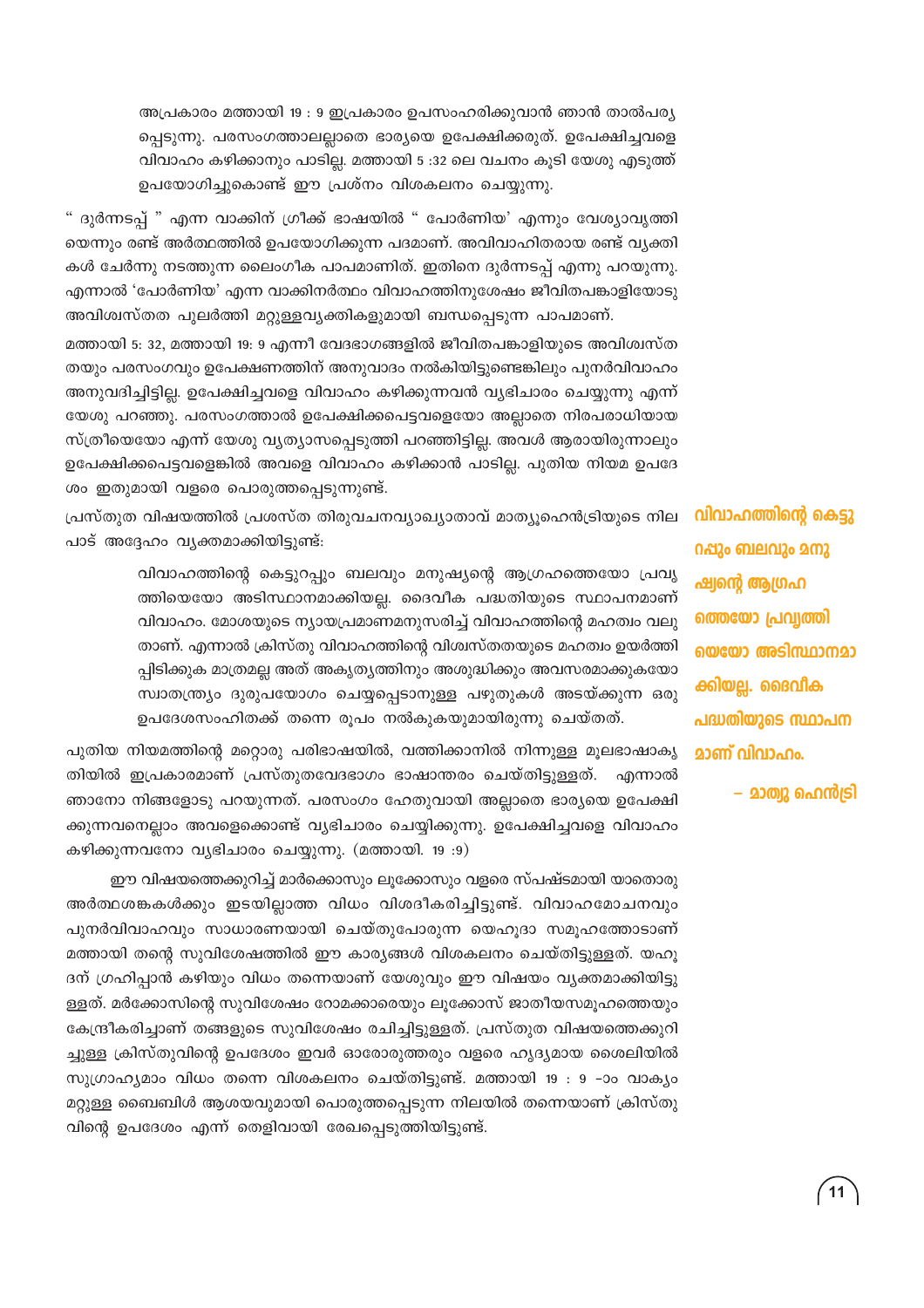

**്വിങ്ങൾക്ക് അറിയാദോ**?

പഴയനിയമത്തിൽ, യഹൂദ ദമ്പതികളുടെ നിയമപരമായ വിവാഹത്തിനുശേഷം വിവാ ഹത്തിന് വളരെ ദീർഘമായ ഒരു കാലം ഉണ്ടായിരുന്നു. വിവാഹത്തിന്റെ പാശ്ചാത്വവീ ക്ഷണത്തെക്കാൾ ഇത് കൂടുതൽ സുരക്ഷിതമായതായിരുന്നു. നിയമപരമായ ഉപേക്ഷ ണപത്രം കൊണ്ട് നിശ്ചയിച്ചിരുന്ന വിവാഹത്തിൽ നിന്ന് പിന്മാറുവാൻ സാധ്വമായിരുന്ന തിനാൽ പിന്മാറുമ്പോൾ അത് വ്വഭിചാരം ആകുമായിരുന്നു. യഹൂദനിയമപ്രകാരം വിവ  $\Delta$ നിശ്ചയം വിവാഹത്തിനു തുല്ലമാണ്.

h വിവാഹനിശ്ചയം കഴിഞ്ഞവർ ഒരുമിച്ച് താമസിച്ചില്ലെങ്കിലും, വിവാഹത്താൽ സംയോജിച്ചില്ലെങ്കി ലും അവർ ഭാര്വയും ഭർത്താവുമാണെന്ന് മത്തായി 1 : 18-19 ൽ മറിയയുടേയും യോസേഫിന്റെയും വിവ  $\alpha$ ണത്തിൽ സൂചിപ്പിച്ചിരിക്കുന്നു.

if Undelivered Please return to:

#### **Contact:**

The Editor Gospel Truth Karickam P.O **Kottarakara** Kerala 691531 India

#### ்வா**யி**வு§}க்

പത്രാധിപർ ഗോസ്പൽ ട്രൂത്ത് കരിക്കം പി.ഒ. കൊട്ടാരക്കര - 691531  $G \oplus G \oplus$ 

ദൈവ നാമം മഹത്വപ്പെടട്ടെ



#### **Xo Award Ko award Karen Bara**

യാഗപീഠത്തിന്മേൽ തീ കെട്ടുപോകാതെ കത്തികൊണ്ടിരിക്കണം.– ലേവൃപു സ്തകം  $6:13.$ 

യാഗവസ്തുക്കൾ അർപ്പി ക്കുന്ന യാഗപീഠത്തിലെ തീ കെട്ടുപോകാതെ കത്തികൊ ണ്ടിരിക്കണം. സംരക്ഷണം ഇല്ലെങ്കിൽ തീ കത്തുകയില്ലാ ത്തതിനാൽ അത് അണഞ്ഞു പോകാതെ സംരക്ഷിക്കു കയും വിറക് തുടർച്ചയായി ജ്വലിപ്പിച്ച് കൊണ്ടിരിക്കുകയും വേണം. ഇതുപോലെ വിവാഹ ത്തിലും സ്നേഹത്തിന്റെ ജ്വാല കെട്ടുപോകുവാൻ ദൈവം ആഗ്രഹിക്കുന്നില്ല.



വിവാഹത്തിന്റെ പവിത്രമായ ഐകൃത നിലനിർത്തുകയും സംരക്ഷിക്കുകയും വേണം. ത്യാഗവും സ്നേഹവും കൊണ്ട് ബന്ധം ഉറപ്പിക്കുവാൻ കഴിയാത്ത ധാരാളം വിവാഹബന്ധങ്ങൾ തണുത്ത് പോയിട്ടുണ്ട്.

ജീവിതത്തെ സംരക്ഷിക്കുന്നതിലും ജോലിയിലും മുഴുകുവാൻ ജനങ്ങൾക്ക് എളുപ്പമാണ്. ശുശ്രൂഷകന്മാർ എന്ന നിലയിൽ അവർക്കും ദൈവവേലയിൽ കൂടുതൽ ഉത്തരവാദിത്വങ്ങൾ ഏല്പിക്കപ്പെടാം.ശുശ്രൂഷകന്മാർ അവരുടെ ജീവി തത്തെ ജ്വലിപ്പിക്കേണ്ടത് പ്രധാനമാണ്. ശത്രു വിരിച്ച വല പല ശുശ്രൂഷക ന്മാർക്കും കുടുംബജീവിതത്തിലെ ജ്വാല ജ്വലിപ്പിക്കുന്നതിനെ പരാജയപ്പെടുത്തി യിട്ടുണ്ട്.

ഉറപ്പുള്ള വിവാഹബന്ധത്താൽ സംരക്ഷിക്കപ്പെടുന്ന ജ്വാല സുവിശേഷവേല യിൽ ശുശ്രൂഷകന്റെ കഴിവിനെ വർദ്ധിപ്പിക്കും. ഭവനത്തിൽ, കുടുംബജീവിത ത്തിന്റെ ജ്വാല ജ്വലിപ്പിക്കാതിരിക്കുവാൻ<sup>-</sup> ശുശ്രൂഷകന് കഴിയുകയില്ല. അത് ജീവിതപങ്കാളിക്ക് മാത്രമല്ല കുടുംബത്തിനും ദൈവവേലയ്ക്കും അനുഗ്രഹ മാകും.

സാഹായ്ന സമയങ്ങളിൽ ഒരുമിച്ച് ചെലവഴിക്കുവാൻ മാറ്റിവയ്ക്കുക. നടക്കു വാൻ പോകുക, കളികളിൽ ഏർപ്പെടുക........ വ്യാപാരത്തെക്കുറിച്ചോ സഭയെ ക്കുറിച്ചോ ഉള്ള സംസാരം മാറ്റിവച്ച് ഒരുമിച്ച് ആയിരിക്കുന്നതിൽ മാത്രം ശ്രദ്ധി ക്കുക.

**Xo AW-bmsX kq£n-°p-I**  MWS

**12**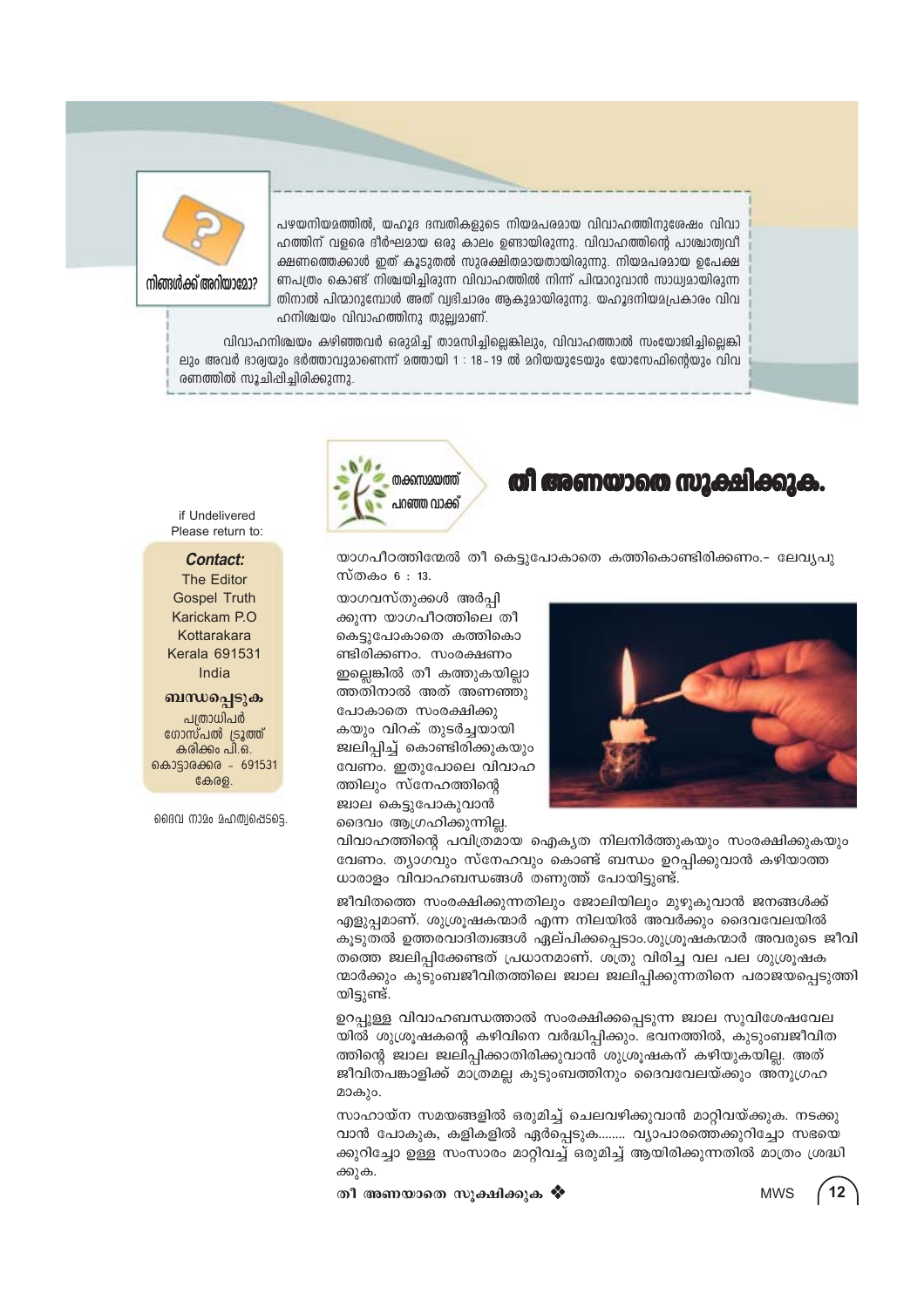$a_0$  $3000$ 



ഗോസ്പൽ ട്രൂത്തിന്റെ വിശേഷാൽ പതിപ്പ്, ലക്കം 14 വിവാഹമോചനവും പുനർവിവാഹവും

തകർന്ന ഒരു കൂടും ബത്തിലാണ് നിങ്ങൾ എങ്കിൽ കൂടുതൽ മൂല്യത്തിനും സ്നേഹത്തിനും നിങ്ങൾ അർഹരാണ് എന്ന് അറിയു.

അവിശ്വസ്തതയും വിവാഹമോചനവും ലോകത്തിൽ ഒരു കൊടിയ വിപത്തായ ശക്തിയാകുന്നു. ദമ്പതികൾ കുട്ടികളെയോ, മാതാ വോ, പിതാവോ, ഭാര്യയോ, ഭർത്താവോ, പരസ്പരം ത്യജിക്കുമ്പോൾ ഉണ്ടാകുന്ന വേദനയുടെ ആഴം വിവരിക്കുവാൻ വാക്കുകൾ അപര്യാപ്തമാണ്. ചതിയുടെ തോന്നൽ കൊണ്ടോ, സ്വയപ്രാപ്തി, തിരസ്കരണം, വിശ്വസ്തത, സ്നേഹം എന്നി വയാൽ വരുന്ന സംഘർഷങ്ങൾ കൊണ്ടോ ദമ്പതികളും കുട്ടികളും സാധാരണ ജീവിതകാലം മുഴുവൻ സമ്മർദ്ദം അനുഭവിക്കുന്നവരാണ്. പലപ്പോഴും അവർക്ക് തെറ്റായ പങ്കാളിയുടെ പരിഹാസവും കുറ്റവും വഹിക്കേണ്ടതായി വരുന്നു.

അവിശ്വസ്തമായ അഥവാ പ്രയോജനമില്ലാത്ത ഒരു പങ്കാളിയെ ഉപേക്ഷിക്കേണ്ട തായി വരുമ്പോൾ അനുഭവിക്കേണ്ടതായി വരുന്ന വേദനയും ആന്തരിക അസ്വ സ്തതയും ഒന്നു ചിന്തിച്ചു നോക്കുക. ഏകാന്തതയിലായിരിക്കുന്ന ഭർത്താക്കന്മാർ, ഭാര്യമാർ, കുടുംബത്തിൽ സ്നേഹം നിലനിൽക്കുവാൻ ആഗ്രഹിക്കുന്ന മക്കൾ എന്നി വരുടെയൊക്കെ കണ്ണുനീരിനാൽ രാത്രികളിൽ അനേകം തലയിണകളും നനയു ന്നു. തള്ളപ്പെട്ട അനേകം കുട്ടികളുടെയും ദമ്പതികളുടെയും ഭാവി ഇരുളടഞ്ഞതും പ്രതീക്ഷ മങ്ങിയതുമാണ്. ലോകം മുഴുവൻ ഒറ്റപ്പെട്ട ഡാഡിമാരും മമ്മിമാരും അവ രുടെ കുട്ടികളെ സ്നേഹത്തിൽ ചേർത്തു നിർത്തുവാൻ ബദ്ധപ്പെടുന്നു.

തകർന്ന ഒരു കുടുംബത്തിലാണ് നിങ്ങൾ എങ്കിൽ കൂടുതൽ മൂല്യത്തിനും സ്നേഹ ത്തിനും നിങ്ങൾ അർഹരാണ് എന്ന് അറിയുക. ജീവിതത്തിന്റെ കൊടുങ്കാറ്റുകളിലും അവ്യക്തതകളിലും നിന്നോടുകൂടെ നടക്കുന്ന ഒരു സ്നേഹിതനായി യേശു ഉണ്ട്.

വിവാഹമോചനവും പുനർവിവാഹവും വിവാഹബന്ധം തകർക്കുക മാത്രമല്ല, അതിന് പുതിയ കുടുംബങ്ങളെയും കൂട്ടായ്മകളെയും മറ്റു ബന്ധങ്ങളെയും പിളർക്കുവാൻ വലിയ കഴിവുണ്ട്. ആളുകൾ പക്ഷം പിടിക്കുമ്പോൾ സത്യത്തിനോടു കൂടെ നിൽക്കുക – കൂട്ടുകാരന്റെയോ വീട്ടുകാരുടേയോ പാപത്തെ ന്യായീകരിക്കുന്നത് ഒഴിവാക്കി എല്ലാവരെയും സ്നേഹിക്കുക.

ധാരാളം മിശ്രവിവാഹബന്ധങ്ങൾ ഉണ്ട്. ആരെങ്കിലും രക്ഷിക്കപ്പെട്ട് വിവാഹത്തെ ക്കുറിച്ചുള്ള ദൈവീക പദ്ധതി മനസ്സിലാക്കി തുടങ്ങുമ്പോൾ, ആന്തരികമായി സംശ യവും സംഘർഷവും ഉളവാകും, പ്രത്യേകിച്ചും കുട്ടികളും ഉണ്ടെങ്കിൽ.

 $(13)$